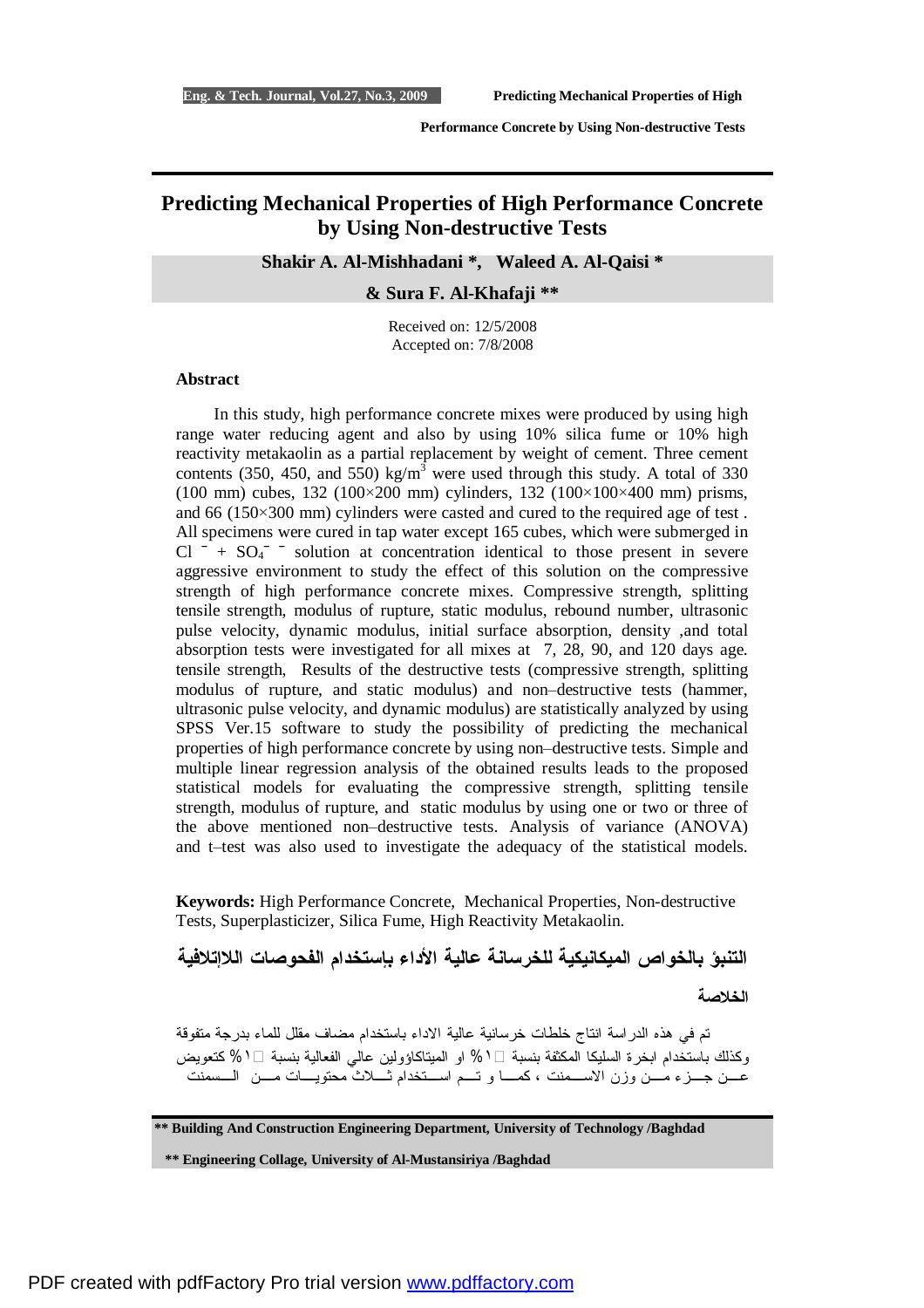(٤٥٠،٣٥٠ و٥٥٠) كغم/م ٣ . تم صب و تهيئة ٣٣٠ مكعب بابعاد (١٠٠ملم) ، ١٣٢ اسطوانة بابعاد (١٠٠×٢٠٠ملم) ، ١٣٢ موشور بابعاد (١٠٠×١٠٠×٤٠٠ملـم) و٦٦ اسـطوانة بابعـاد (١٥٠×٣٠٠ملم) و قد عولجت جميعها بالماء لغاية عمر الفحص المطلوب ما عدا ١٦٥ مكعب تم غمرها جزئياً في محلول الكلوريدات و الكبريتات بتراكيز مماثلة لتلك الموجودة في ظروف بيئية قاسية لدراسة تأثير هذا المحلول على مقاومة الانضغاط للخلطـات الخرسـانية العاليـة الاداء. اجريت فحوصات مقاومة الانضغاط ، مقاومة الشد الانفلاقي ، مقاومة الانثناء ، معامل المرونـة الاستاتيكي ، رقم الارتداد، سرعة الموجات فوق الصوتية، معامل المرونة الـديناميكي **،** فحـص الامتصاص السطحي الاولي ، الكثافة ، وفحص الامتصاص الكلي باعمار ١٢٠،٩٠،٢٨،٧يـوم. تم تحليل نتائج الفحوصات الإتلافية (مقاومة الانضغاط ، مقاومة الشد الانفلاقي ، مقاومة الانثناء ، ومعامل المرونة الاستاتيكي) و اللاإتلافية (رقم الارتداد، سرعةالموجات فوق الصوتية، معامل المرونة الديناميكي) احصائياً باستخدام برنامج **(**.15Ver SPSS (لدراسة امكانية التنبؤ بالخواص الميكانيكية لخرسانة عالية الاداء باستخدام الفحوصات اللاإتلافية. التحليـل الانحـداري البـسيط والمتعدد الخطي للنتائج المستحصلة ادى الى النماذج الاحـصائية المقترحـة لتقيـيم الخـواص الميكانيكية باستخدام فحص واحد او فحصين او ثلاثة من الفحوصات اللاإتلافية. كذلك تم استخدام تحليل التباين **(**ANOVA (و**(**test-t **(**لتحري كفاءة النماذج الاحصائية.

#### **Introduction**

 The evaluation of mechanical properties of concrete by non-destructive techniques is one of the most challenging tasks in modern civil engineering. Several techniques that meet this demand are currently in use. Research and activities in various non-destructive tests (NDT) have a great potential to be applied to concrete structures. Most materials in building, bridges, dams, tunnels, etc. are made of concrete. This construction requires high quality concrete in terms of strength, and durability. NDT has the ability to determine these parameters of critical construction without damaging them and the test can be carried out on-site.

 Considerable amount of work has been conducted to assess or predict the mechanical properties of normal concrete using nondestructive tests. However, very limited amount of work has been undertaken to predict the mechanical

properties of high performance concrete using non-destructive tests.

In this investigation silica fume and metakaolin are used as mineral admixture in conjunction with high range water reducing agent to produce high performance concrete. The rebound hammer, ultrasonic pulse velocity, and resonance, which are non-destructive tests are used to predict the mechanical properties of high performance concrete.

 The main objective of this study [1] is to investigate the following properties: **1.** Suitability and the reliability of the rebound hammer, ultrasonic pulse velocity, and resonance tests for the estimation of concrete strength and elastic properties. **2.** Effect of different variables on the rebound hammer, ultrasonic pulse velocity, and resonance tests and these include: **a-**Concrete strength level. **b-**Presence of admixtures (high range water reducing agent as chemical admixture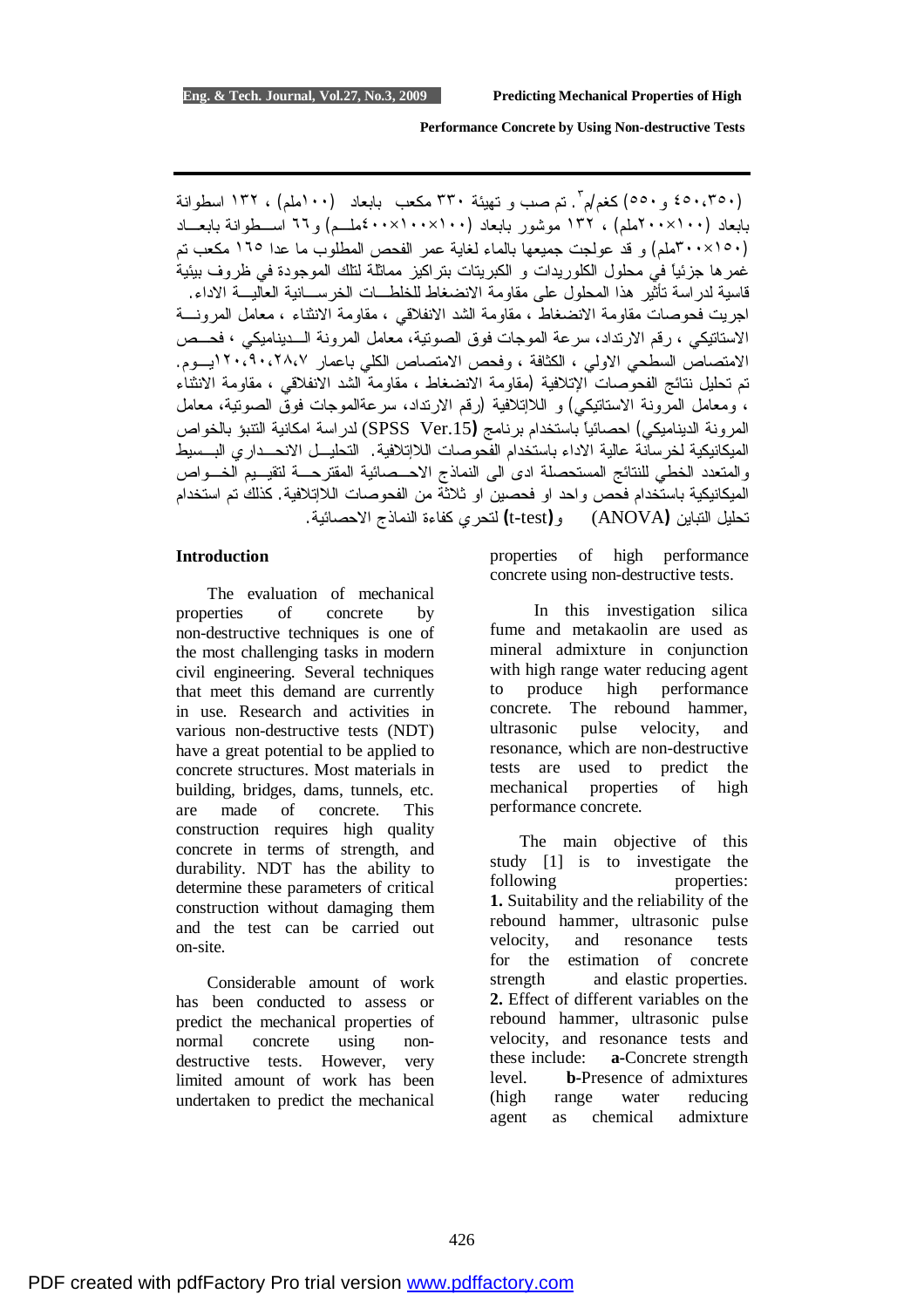and silica fume, metakaolin as mineral admixtures). **3.** Influence of the external salts (sulfate and chlorides) on the compressive strength and durability properties of the high performance concrete.

**4.** Suggesting relationships and formulas based on a comprehensive theoretical analysis.

For the purpose of this investigation, compressive strength, rebound hammer, ultrasonic pulse velocity, initial surface absorption, density, and total absorption tests were performed on 165 cubes. Splitting tensile strength test was performed on 132 cylinders. Flexural strength and resonance tests were undertaken on 132 prisms. All these specimens were cured in water up to 120 day. Static modulus of elasticity was performed on 66 large cylinders. They were cured in water for 28 day. To assess the strength of high performance concrete which contained high range water reducing agent and mineral admixtures, namely silica fume and metakaolin and exposed to aggressive solutions, compressive strength, test was performed on 165 cubes that were partially submerged in  $CL^- + SO_4^$ solution up to 120 day. The types and concentrations of anions and cations used in curing solution were identical to those present in soil and underground water of the southern part of Iraq.

#### **Literature Review**

 High performance concrete (HPC) may be broadly defined as concrete made from appropriate material combined according to a selected mix design and properly mixed, transported, placed, consolidated, and cured so that the resulting concrete will give excellent performance in the structure in which it will be placed, in the environment to which it will be exposed, and with the loads which it will be subjected for its design life [2]. Several definitions of high performance concrete have been proposed, ACI [3]defines the high performance concrete as the concrete meeting special combinations of performance and uniformity requirements which can't always be achieved routinely using conventional constituents and normal mixing, placed, and curing practices. These requirements may involve enhancements of the following: *a-* Ease of placement and compaction without segregation. *b-*Enhanced long term mechanical properties. *c-* High early age strength. *d-* High toughness. *e-*Volume stability. *f-* Long life in severe environments **.** 

Strategic Highway Research Program (SHRP) [4] requirements for HPC are : *a-*High performance concrete shall have one of the following strength characteristics, 28 day, compressive strength  $\geq 69$  MPa. 4 hours, compressive strength  $\geq$  21 MPa. 24 hours, compressive strength  $\geq$ 34MPa. *b-* High performance concrete shall have a durability factor greater than 80% after 300 cycles of freezing and thawing as determined by ASTM C666 Method A. *c-*High performance concrete shall have a water/cementitious material ratio less or equal to 0.35.

Prestressed Concrete Institute (PCI) [5] defines the HPC, as a concrete with silica fume having a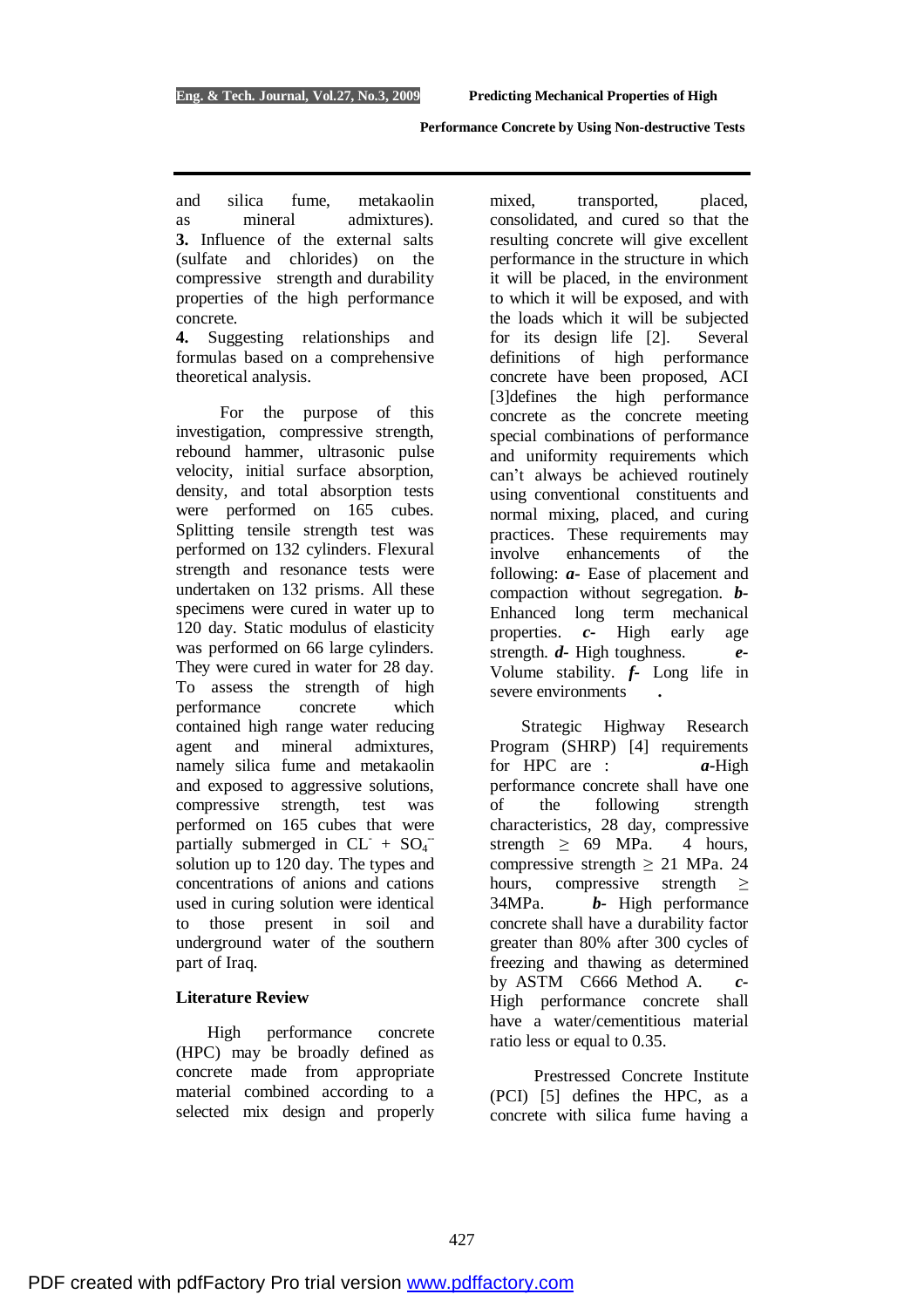water/cement ratio of 0.38 or less, compressive strength equal to or greater than 55.2 MPa and

 The pulse velocity method has successfully been applied in the laboratory as well as in the field. It may provide a means of estimating the strength of both in situ and precast concrete although there is no physical relation between the strength and pulse velocity. The strength can be estimated from the pulse velocity by a pre– established graphical correlation between the two parameters [6], an example of which is shown in Fig. (1). Lin et al [7] investigated the relationship between the ultrasonic pulse velocity and the compressive strength of concrete. Fifteen concrete mixes were used in this investigation. The w/c ratios ranged from 0.3 to 0.7, cement paste occupied 36% of the total concrete volume, three volume ratios of fine aggregate to total aggregate are 30%, 45%, and 60% for each w/c. High range water reducing agent was added into each group of concrete to control the slump of concrete above 130mm. The compressive strength and ultrasonic pulse velocity measurements were carried out at age of 1, 3, 7, 14, and 28 days. The experimental results show that the relationship between the compressive and ultrasonic pulse velocity is significantly influenced by age and coarse aggregate content. Also in this investigation, five simulation curves of the relationship between the ultrasonic pulse velocity and strength were proposed for concrete with coarse aggregate contents of 700, 800, 900, 1000, and 1100 kg/m<sup>3</sup> as shown in Fig. (2).The expressions for the simulation curves of these five coarse aggregate contents are as follows[7] :

permeability 50% lower than that of conventional concretes.

 $f_{c(700)} = 0.00440 \times exp(0.00210 \times v)$  ..(1)

 $f_{c(800)} = 0.00294 \times exp(0.00218 \times v)$ ..(2)  $f_{c(900)} = 0.00183 \times exp(0.00227 \times v) ... (3)$ 

 $f_{c(1000)} = 0.00106 \times exp(0.00237 \times v)$ ..(4)

## $f_{c(1100)} = 0.00550 \times exp(0.00250 \times v)$ ..(5)

where  $f_c$  and v represent the compressive strength (MPa) and the ultrasonic pulse velocity (m/s), respectively. The dynamic modulus of elasticity is affected by the elastic moduli of its constituent materials and their relative proportions**.** According to **Jones** [8], for a given composition of cement paste, that is, the same water/cement ratio, the elastic modulus of hardened concrete increases with an increase in the percentage of total aggregate. It has also been reported that an increase in the amount of mixing water or in the volume of entrapped air reduces the dynamic modulus of elasticity [8].

## **Material and Mixes**

#### **Cement**

Ordinary Portland cement produced at Saudi cement factory, commercially known (AL-Sharqia), was used in this work. It was stored in airtight plastic containers to avoid exposure to atmospheric conditions. The chemical composition and physical properties of the cement used through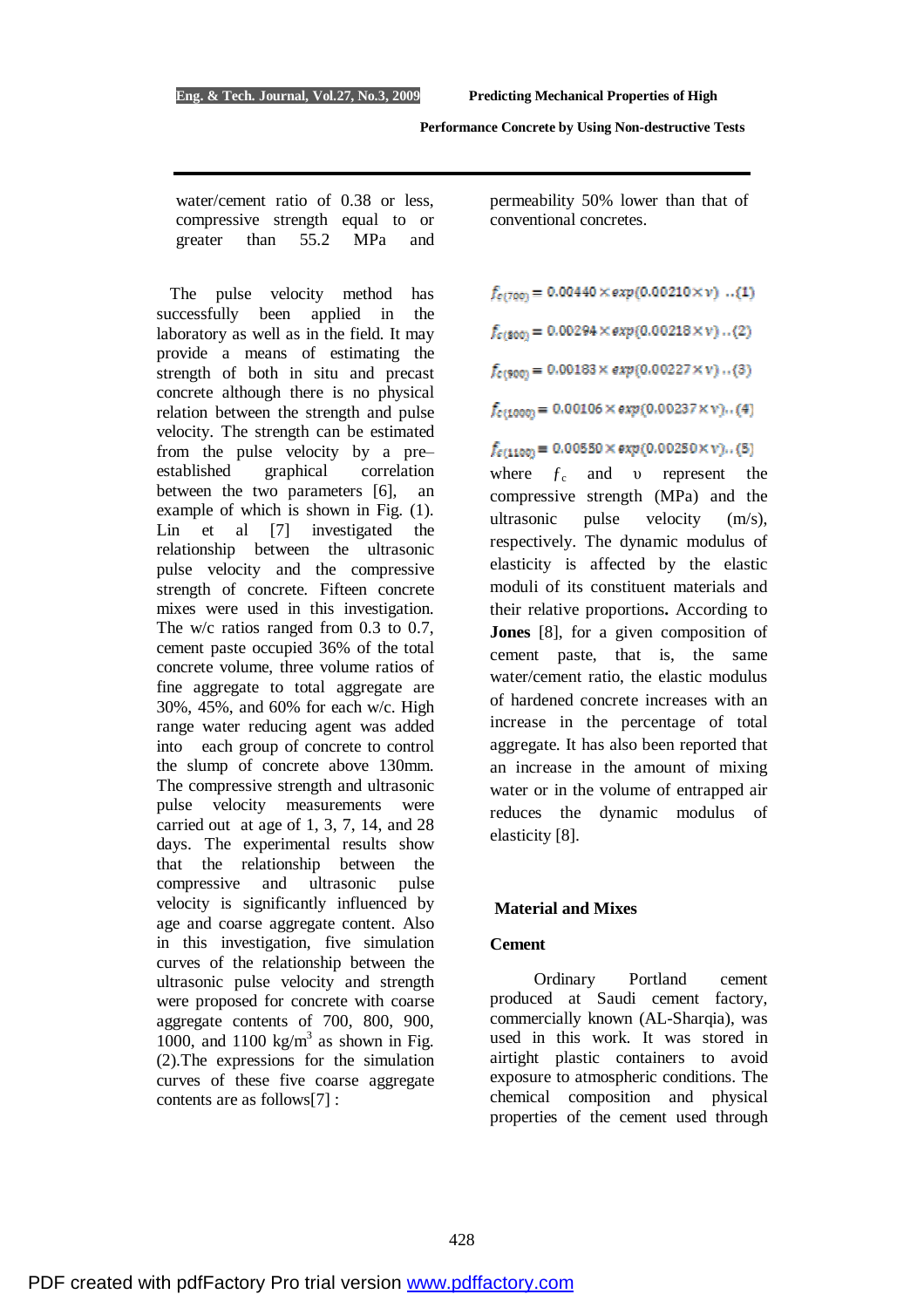this work are presented in Tables (1) and (2) respectively. The results indicate that the used cement conforms to the Iraqi specification No. 5/1984 [9].

## **Fine Aggregate**

The fine aggregate used was AL-Ekhaider natural sand of 4.75mm maximum size with grading within zone 3. Table (3) and Fig. (3) illustrate the grading of the fine aggregate. Results indicate that the fine aggregate grading and the sulfate content are within the requirements of the Iraqi specification No. 45/1984 [10]. Table (4) shows some of the physical properties of fine aggregate used.

## **Coarse Aggregate**

The coarse aggregate used was AL-Nabai crushed gravel of 12.5mm size. The grading of coarse aggregate, given in Table (5) and Fig. (4) ,conforms to the Iraqi specification No. 45/1984 [10]. The specific gravity, sulfate content and absorption of coarse aggregate are listed in Table (6).

## **Superplasticizer (SP)**

A modified polycarboxylic ether condensate commercially known as Glenium 51 was used as a superplasticizer to produce high performance concrete by reducing the w/c ratio. This superplasticizer is classified as Type F according to ASTM C494–99a [11]. Table (7) shows the technical description of Glenium 51.

#### **Silica Fume (SF)**

Silica fume is a by–product from electric arc furnaces used in the production of silicon and ferrosilicon alloys. The chemical composition of SF is shown in Table (8). The SF, which is used throughout this work, conformed to the chemical and physical requirements of ASTM C1240–03[12],

as illustrated in Tables (8) and (9) respectively.

## **High Reactivity Metakaolin (HRM)**

 Local kaolin was used in this study, it was ground by the blowing techinque. The burning procedure was based on the work conducted by many researchers[13,14,15], the calcination temperture was 700˚C (the temperture was raised by rate of 2˚C/min). The chemical composition of HRM is shown in Table (10).The HRM, used throughout this work, conformed to the chemical and physical requirements of ASTM C618 class N Pozzolan[15], as illustrated in Tables (10) and (11) respectively. The strength activity index for the silica fume was determined according to ASTM C1240–03[12]. The strength activity index for the high reactivity metakaolin was determined according to ASTM C311–02 [16].The results and the details of the tested mortars are presented in Tables (12) and (13). The strength activity index (S.A.I) with Portland cement is determined as follows:

 $S.A.I = (A/B) \times 100$  where:  $A$ : average compressive strength of test mix cubes, (MPa). **B** : average compressive strength of control mix cubes,(MPa).

**Mixing Water:** Tap water was used as mixing water for all concrete mixes.

**Concrete Mixes:**Design of mixes was performed in according with Building Research Establishment Method. The concrete mixes are divided into three groups as follows: Group1:– includes reference, SP, HRM–SP and, SF–SP concretes. The reference mix was designed to have a 28 day compressive strength of 25 MPa. Cement content was  $350 \text{ kg/m}^3$  and the w/c ratio was 0.56 to give a slump of 100±5mm. The high performance mixes were produced by using superplasticizer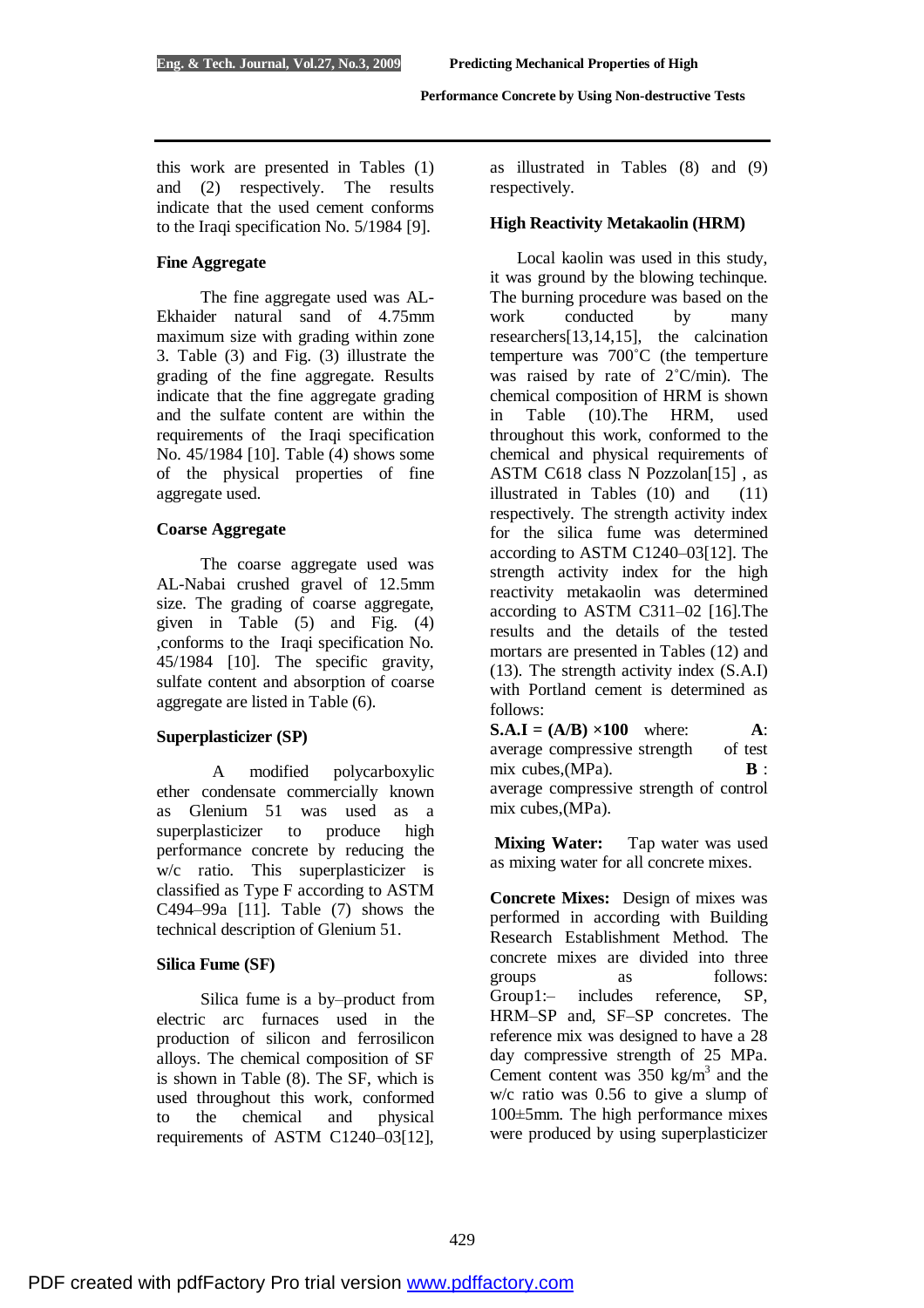and mineral admixtures (silica fume and metakaolin) as partial replacement by weight of cement of 10%. Group2:includes reference, SP, and HRM–SP, and SF–SP concretes. The reference mix was designed to have a 28 day compressive strength of 35 MPa. Cement content was  $450 \text{ kg/m}^3$  and the w/c ratio was 0.44 to give a slump of 100±5mm. The high performance mixes were produced by using superplasticizer and mineral admixtures (silica fume and metakaolin) as partial replacement by weight of cement of 10%. Group3:includes reference, SP, and HRM–SP concretes. The reference mix was designed to have a 28 day compressive strength of 45 MPa. The cement content was  $550 \text{ kg/m}^3$  and the w/c ratio was 0.39 to give a slump of 100±5mm. The high performance mixes were produced using superplasticizer and mineral admixtures (silica fume and metakaolin) as partial replacement by weight of cement of 10%.All high performance concrete mixes have a constant w/c ratio of 0.23 and the dosage of the high range water reducing agent was adjusted for each mix to maintain equal workabilities to the reference mixes. Details of the mixes used throughout this investigation are given in Table  $(14)$ .

#### **Preparation of Salts Solution**

 The underground water analysis report prepared by the National Center for Geological Survey and Mining shows that the chloride ion concentration ranges between (20000– 40000) ppm, while the sulfate ion concentration lies between (5000–7000) ppm. The cations concentrations are (10000–20000) ppm for sodium, (1500– 2000) ppm for magnesium and (1000– 1500) ppm for calcium[17]. The salts used in preparing the solution are pure NaCl,  $CaCl<sub>2</sub>H<sub>2</sub>O$  and  $MgSO<sub>4</sub>H<sub>2</sub>O$ . Tap water is used as a solvent for these salts.

Table (15) illustrates the types and concentrations of salts used in curing solution and the actual anions and cations provide by such salts.

## **Destructive Tests of Concrete**

**Compressive Strength Test :** The compressive strength of the concrete was measured on 100mm cube in accordance with BS 1881:part 116[18], by using a standard testing machine with a capacity of 3000 kN, at a loading rate of 15MPa per minute. The average of three specimens was recorded for each testing age. This test was performed at 7, 28, 90, and 120 days.

**Splitting Tensile Strength Test :** The splitting tensile strength of the concrete was carried out in accordance with ASTM C496–96[19]. Cylinders of 100×200mm were used and tested at 7, 28, 90, and 120, using a standard testing machine of capacity 2000 kN. The average of three cylinders was taken at each test. The splitting tensile strength is given by the following formula:

$$
\mathbf{F}_{\mathbf{t}} = \frac{\mathbf{2P}}{p \mathbf{d} \mathbf{L}} \quad \dots \dots (6)
$$

Where:

 $F_t$  = splitting tensile strength (MPa)

 $P =$  maximum applied load (N)

d=diameter of the specimen, (mm)

 $L =$  length of the specimen, (mm)

**Modulus of Rupture Test:** This test was done according to ASTM C 78–02[20], it was carried out on 100×100×400mm simply supported prisms with third–point loading, the specimens were tested at 7, 28, 90, and 120 days. The rate of loading was about 1.5 MPa per minute and the modulus of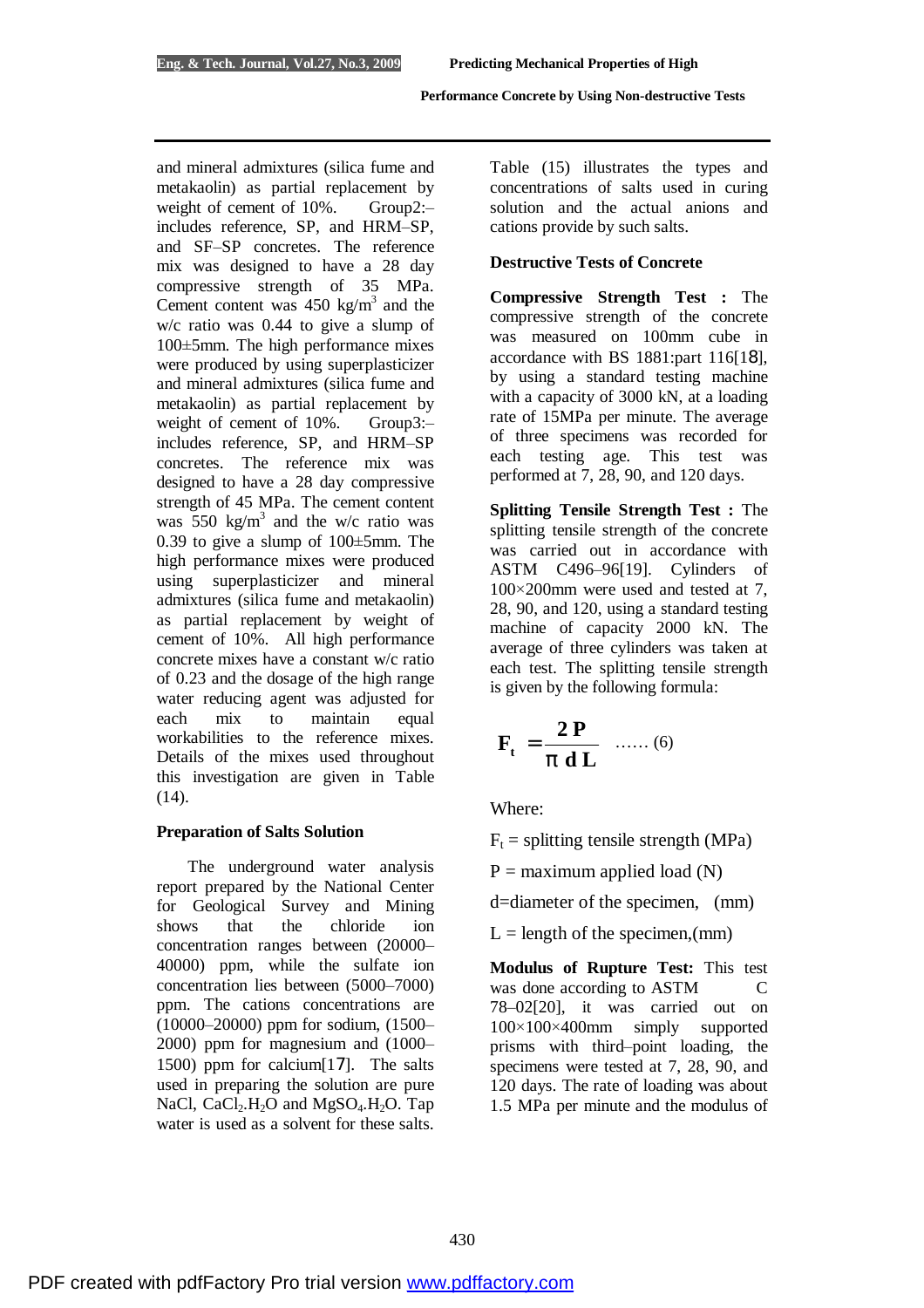rupture is calculated using the following formula:

$$
R = \frac{PL}{bd^2} \quad ......(7)
$$

where:

R= modulus of rupture,(MPa) P=maximum applied load indicated by testing machine,( N) b=average width of specimen, (mm) d=average depth of specimen, (mm)  $L=$  span length,(mm)

**Satic Modulus of Elasticity Test:** The elastic modulus was obtained using the uniaxial compression tests, the chord– modulus method was used as recommended by ASTM C469-02 [20]. The test was performed at age of 28 day using cylinders of 150×300 mm. The chord modulus is the slope of the line drawn between two fixed points on the stress–strain diagram. The lower point, established to eliminate the effect of crack on initial portion of the stress– strain curves, is the point where the strain is 0.00005mm, while the upper point is the point where the stress is equal to 40 percent of the ultimate stress. The chord modulus is calculated as follows:

$$
E_C = \frac{S_1 - S_2}{e_2 - 0.00005}
$$
 .........(8)

where:

 $E<sub>c</sub>=$ static modulus of elasticity, (MPa)

 $S_1$ = stress corresponding to 40% of ultimate load,(MPa)

 $S_2$ = stress corresponding to a longitudinal strain (0.00005), (MPa)

 $e_2$ =longitudinal strain produced by stress S<sub>1</sub>

#### **Non-destructive Tests of Concrete**

**Hammer Test:** The hammer test was carried out in accordance with ASTM C805–02 [22], using 100mm cubes. The concrete cubes were held in a compression testing machine under a fixed stress not less than 7 MPa as recommended by BS 1881: part 202 [23]for cubes tested with a type N hammer, to restrain the specimen. Ten readings for rebound number were taken on two faces of the cube (five readings for each vertical face of the cube as it cast).

**Ultrasoic Pluse Velocity Test:** The ultrasoic pluse velocity test was carried out according to ASTM C597–02 [24], using 100mm cubes. Pulses of longitudinal stress waves are generated by an electro–acoustical transducer that is held in contact with one surface of the concrete under test. The pulse veloctiy is given by the following exprssion:

$$
\mathbf{V} = \frac{\mathbf{L}}{\mathbf{T}} \quad \dots (9)
$$

where:

 $V = pulse velocity, (km/s)$  $L =$  distance between the center of transducers faces,(mm)  $T =$  transti time, (μs)

**Resonance Test:** It is based on ASTM C215–02 [25] using the force resonance method, the fundamental longitudinal resonance frequencies of the concrete mixes were determined using 100×100×400mm prism specimens for the purpose of calculating dynamic modulus of elasticity. The following formula is used to calculate  $E_d$ :

$$
E_d = DM(n^0)^2
$$
 ......(10)

Where:

 $E_d = dy$ namic modulus of elasticity,(Pa) D= 4 (L/bt),  $N \simeq$   $\frac{\text{N}}{\text{s}^2}$  (kg/m<sup>2</sup>)  $L =$  length of the specimen.(m)  $b,t =$  dimensions of corss section of prism,(m)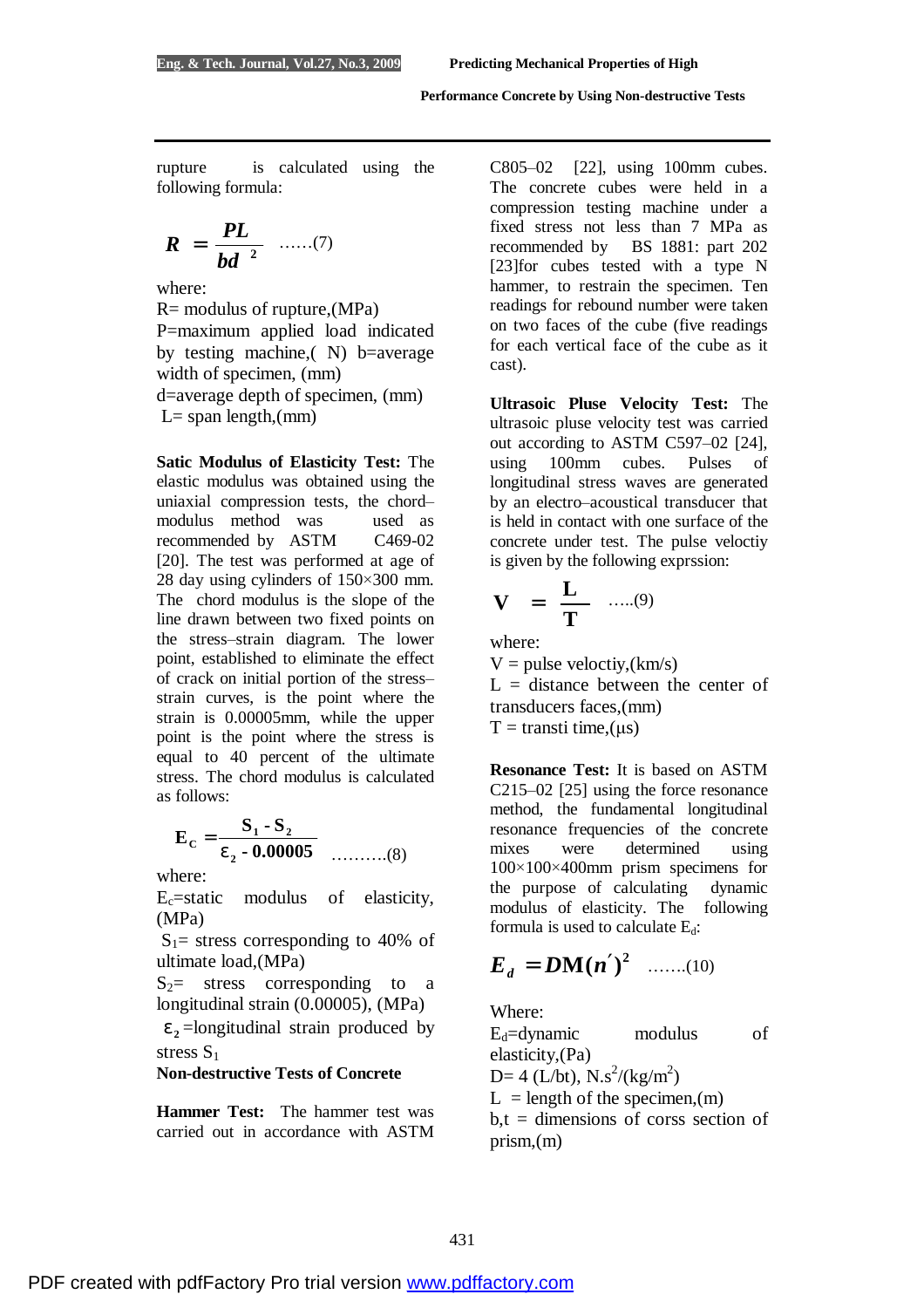$M =$  mass of specimen,  $(kg)$  n׳ = fundamental longitudinal frequency, (Hz)

#### **Initial Surface Absorption Test (ISA)**

**:** Initial surface absorption was performed on 100mm cube according to BS 1881: part 5 [26].The rate of water absorption by the surface zone of concrete was determined during a prescribed period under a head of 200 mm of water. This head was only slightly greater than that which would be caused by driving rain .The rate of initial surface absorption is expressed in milliliters per square meter per second. The sample was dried in a well ventilated oven at 105±5˚C until constant weight was achieved. When the sample reached constant weight it was placed in a suitable air-tight cooling cabinet where it remained until the temperature in the cabinet fell to a temperature within 2˚C of that of the room .The reservoir would be filled with a water and readings were taken after the following intervals from the start of test; 10 min ,30 min ,1 hr and 2 hr. The specimens were tested for ISA after 28 day of curing in water.

**Density and Total Absorption:** 100 mm cubes were used to determine the density, and total absorption according to ASTM C642-97[27].The total absorption and density are calculated as follows:-

**Total absorption,** % =  $[(B - A)/A] \times 100$ 

…….. (11)

**Bulk density, dry**  $=[A/(C-D)] \times \rho = g_1$ 

...... (12)

where:  $A =$  mass of oven-dried sample in air, g

 $B =$  mass of surface-dry sample in air after immersion, g

 $C =$  mass of surface-dry sample in air after immersion and boiling, g

 $D =$  apparent mass of sample in water after immersion and boiling, g

 $g_1$  = bulk density, dry, Mg/m<sup>3</sup>

 $p =$  density of water = 1 Mg/m<sup>3</sup> = 1  $g/cm<sup>3</sup>$ 

## **Results and Statistical Models**

 SPSS (Ver.15), statistical software has been used to derive statistical models for the relationship between the destructive tests (compressive strength, splitting tensile strength, modulus of rupture, and static modulus), and the non–destructive tests (rebound number, ultrasonic pulse velocity, and dynamic modulus) using simple and multiple linear regression analysis for this study. After many trials in SPSS software the best fit for those correlations was found to be as linear curves. The statistical models were subjected to an adequacy checks at a selected level of significant of 5%.

**Statistical Models for Compressive Strength of High Performance Concrete** The general statistical models for the relationships between the compressive strength and the non– destructive tests (hammer test, ultrasonic pulse test, and resonance test) at all curing ages of this study are shown in Eqs. 13 through 19. Fig. (5) shows the relationship between compressive strength and the non– destructive test in the form of nomogram.

**\*Fc=3.106RN - 91.107** ……(13)

**\*Fc=46.784V - 158.406** ……(14)

**\*Fc=5.106Ed - 178.588** ……(15)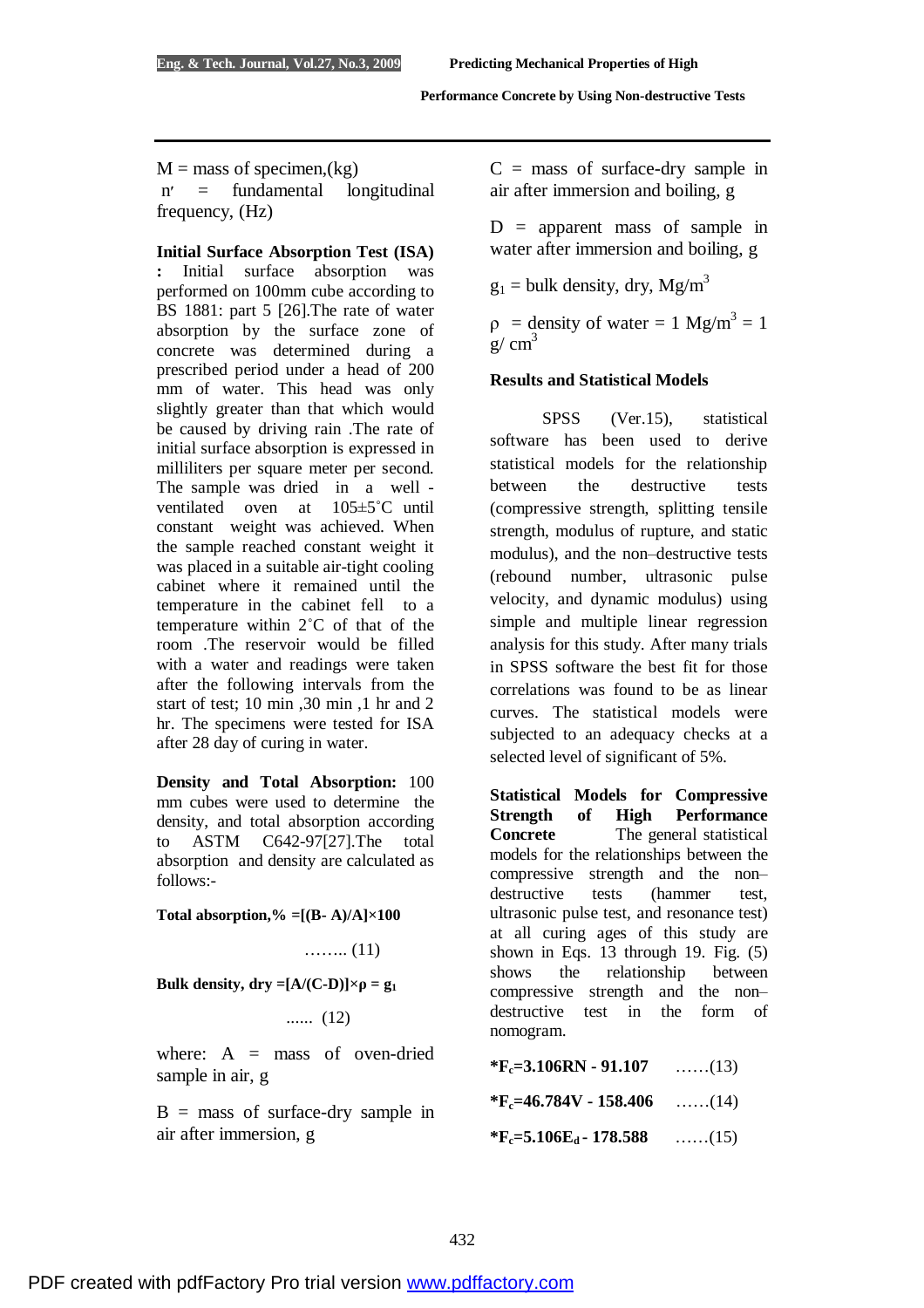**\*Fc= 2.168 RN + 16.347 V - 122.041** 

……(16)

**\*F<sup>c</sup> = 1.317 RN + 3.094 E<sup>d</sup> - 148.781** 

……(17)

**\*F<sup>c</sup> = 9.989 V + 4.149 E<sup>d</sup> - 180.642** 

……(18)

 $*$ **F**<sub>c</sub> = **1.213 RN** + **6.036 V** + **2.674 E**<sub>d</sub> **- 152.377 152.377** ……(19)

where:  $F_c =$ compressive strength (MPa)  $RN =$ rebound number  $V=$ ultrasonic pulse velocity (km/sec)  $E_d$  = dynamic modulus of elasticity(Gpa)

\*For RN  $\geq$  35, V  $\geq$  4.12 km/sec, and E<sub>d</sub> ≥ 35.61 GPa

**Statistical Models for Splitting Tensile Strength of High Performance Concrete**  The statistical models for the relationships between the splitting tensile strength and the non–destructive tests (hammer test, ultrasonic pulse test, and resonance test) at different curing ages are shown in Eqs. 20 through 26. Fig. (6) shows the relationship between splitting tensile strength and the non– destructive test in the form of nomogram. **\*Ft= 0.141RN - 2.892** ……(20) **\*Ft= 2.106V - 5.883** ……(21)

 $*$ **Ft=**  $0.224E_d - 6.532$  ……(22)

**\*Ft = 0.101 RN + 0.681 V - 4.180** 

……(23)

**\*Ft = 0.093 RN + 0.082 E<sup>d</sup> - 4.429** ……(24) **\*Ft = 0.771V + 0.151 E<sup>d</sup> - 6.690** 

……(25)

**\*Ft = 0.084 RN + 0.496 V + 0.048 E<sup>d</sup> - 4.724** ……(26)

where:

 $F_t$ =splitting tensile strength (MPa) RN= rebound number V=ultrasonic pulse velocity (km/sec)  $E_d$ =dynamic modulus of elasticity (GPa)

\*For RN  $\geq$  35, V  $\geq$  4.12 km/sec, and E<sub>d</sub> ≥ 35.61 GPa

**Statistical Models for Modulus of Rupture of High Performance Concrete** The statistical models for the relationships between the modulus of rupture and non–destructive tests (hammer test, ultrasonic pulse test, and resonance test) at different curing ages are shown in Eqs. 27 through 33. Fig. (7) shows the relationship between compressive strength and the non– destructive test in the form of nomogram.

**\*MR= 0.170RN - 0.535** ……(27) **\*MR=2.794V - 5.320** ……(28)  $*MR=0.255E_d - 4.121$  ……(29) **\*MR = 0.051RN + 2.080V - 4.467** 

……(30)

**\*MR = 0.198 RN – 0.048 E<sup>d</sup> + 0.363** 

……(31)

**\*MR = 3.566 V – 0.087 E<sup>d</sup> - 4.854** ……(32)

**\*MR=0.145 RN+3.094 V–2.63 Ed - 1.480** ……(33)

where: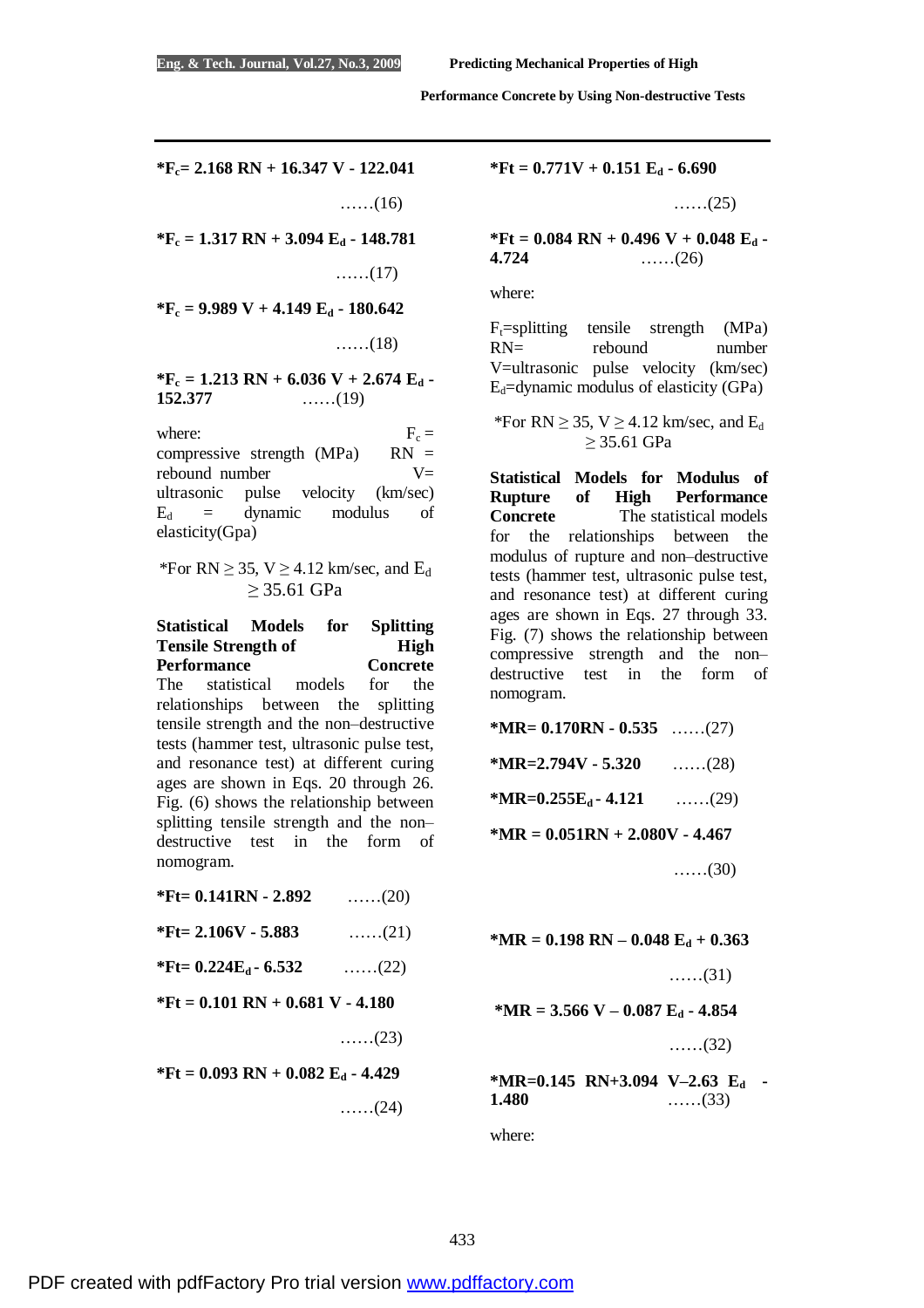$MR =$  modulus of rupture (MPa)  $RN =$  rebound number V=ultrasonic pulse velocity (km/sec)  $E_d$  = dynamic modulus of elasticity (GPa)

\*For RN  $\geq$  35, V  $\geq$  4.12 km/sec, and E<sub>d</sub> ≥ 35.61 GPa

**Statistical Models for Static Modulus of High Performance Concrete**  The statistical models for the relationships between the static modulus and the non–destructive tests (hammer test, ultrasonic pulse test, and resonance test) at 28 day of curing are shown in Eqs. 34 through 40. Fig. (8) shows the relationship between static modulus and the non–destructive test in the form of nomogram.

 $*E_c = 0.743RN + 3.597$  ……(34) **\*Ec=17.691V - 42.033** ……(35)  $*E_c = 1.11E_d - 11.781$  ……(36) **\*E<sup>c</sup> = 0.180 RN + 14.122 V - 34.328** ……(37) **\*E<sup>c</sup> = 1.045 RN – 0.646 E<sup>d</sup> + 18.807** ……(38) **\*E<sup>c</sup> = 16.999 V + 0.082 E<sup>d</sup> - 42.657** ……(39) **\*E<sup>c</sup> = 0.340 RN + 13.072 V – 0.251 E<sup>d</sup> - 25.588** ……(40)

where:

 $E_c$  = modulus of rupture (MPa)  $RN =$  rebound number  $V =$ ultrasonic pulse velocity (km/sec)  $E_d$  = dynamic modulus of easticity (GPa)

\*For RN  $\geq$  35, V  $\geq$  4.12 km/sec, and E<sub>d</sub> ≥ 35.61 GPa

## **Recommended Equations for Predicting the Mechanical Properties of High Performance Concrete :**

**a)** For predicting the compressive strength of high–performance concrete ranged from 21MPa to 93Mpa the following equations are recommended: **\*Fc= 1.317 RN + 3.094 E<sup>d</sup> – 148.781** 

## **\*Fc**=**2.168 RN + 16.347 V – 122.041**

**b)** For predicting the splitting tensile strength of high–performance concrete ranged from 2.0MPa to 5.6MPa the following equation is recommended:  $*F_t = 0.141 \text{ RN} - 2.892$ 

**c)** For predicting the modulus of rupture of high–performance concrete ranged from 4.5MPa to 9.0Mpa the following equations is recommended:

**\*MR= 0.145 RN + 3.094V – 2.63 E<sup>d</sup> – 1.480** 

**\*MR** = **0.051 RN + 2.080 V**

**d)** For predicting the static modulus of high–performance concrete ranged from 24.5GPa to 47GPa the following equations are recommended: **\*E<sup>c</sup> = 17.691 V – 42.033** 

**\*E<sup>c</sup> = 0.743 RN + 3.597** 

\*For RN  $\geq$  35, V  $\geq$  4.12 km/sec, and E<sub>d</sub> ≥ 35.61 GPa

## **Reference**

[1]Al-Khafaji, S. F., "Predicting Mechanical Properties of High Performance Concrete by Using Nondestructive Tests", M.Sc. Thesis, University of Technology, 2008. [2]Gani, M.S., "Cement and Concrete", Chapman and Hall, First edition, 1997, pp. 100. [3]Holland, T.C., "High– Performance Concrete", Reprinted from Concrete Products, 1993, pp. 1. [4]Zia, P., Leming, M.L., and Ahmad, Sh.H., "High–Performance Concretes", A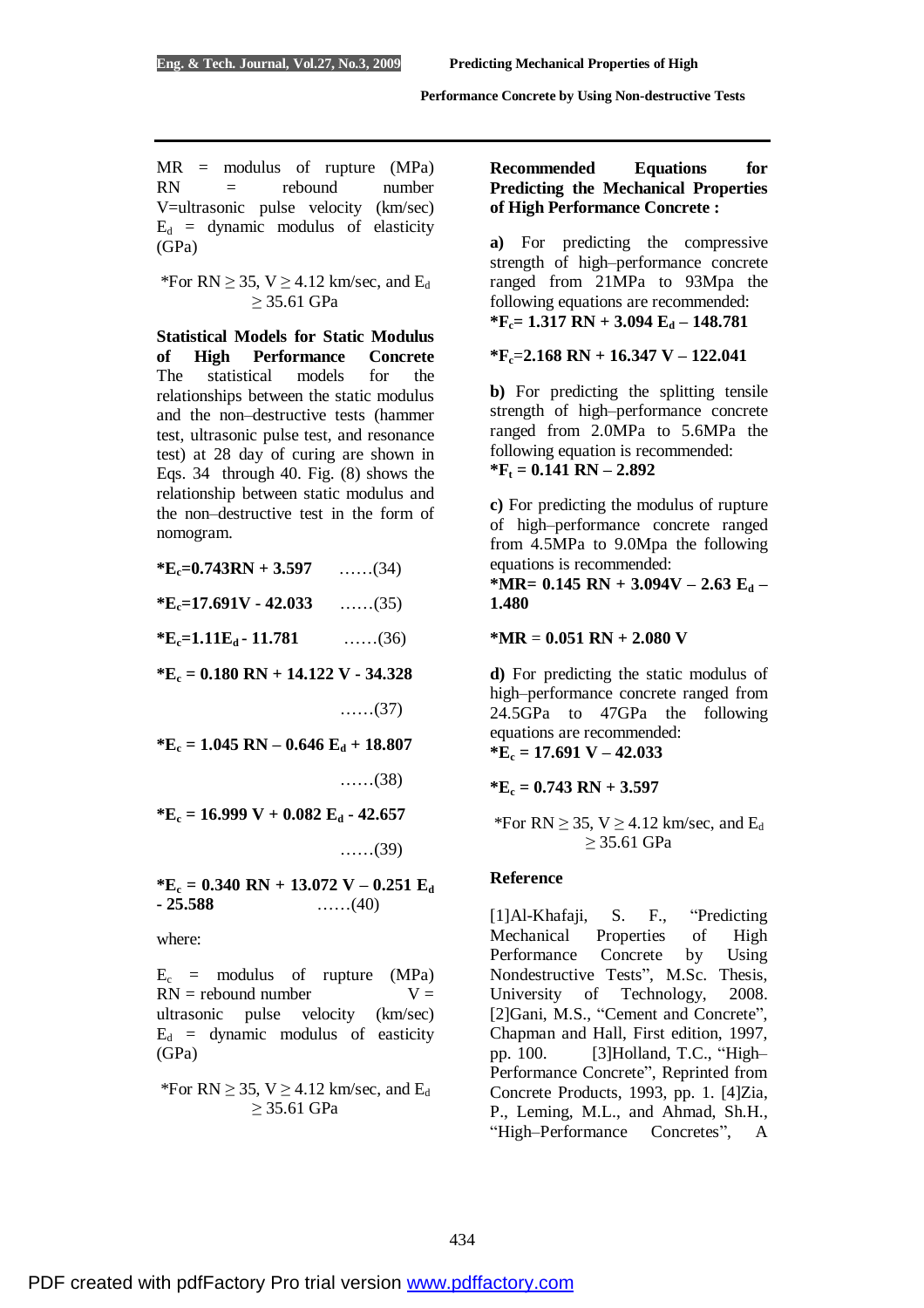state–of–the–Art Report, Strategic Highway Research Program (SHRP – C/FR -91-03), Washington,1991,pp. 1. [5]Meeks, K.W., and Carino, N.J., "Curing of High–Performance Concrete", Report of the Sate–of–the– Art, National Institute of Standards and Technology (NISTIR 629S), 1999, pp. 4-5. [6]Malhotra, V.M., and Carina, N.J, "Hand Book on Non–destructive Testing of concrete", CRC Press LLC, Second edition, 2004, pp.190. [7]Lin, Y., Kuo, Sh.F., Hsiao, Ch., and Lia, Ch.P, "Investigation of Pulse Velocity– Strength Relationship of Hardened Concrete", ACI Material Journal Vol. 104 2007, pp. 344- 380. [8]Jones, R, "Non–destructive methods of Test for Concrete", Cambridge University Press, London, 1962, pp. 35. المواصفة.**9**

الاسمنت "القیاسیة العراقیة رقم (5) لسنة ،1984 , الجھاز المركزي للتقییس والسیطرة "البورتلاندي النوعیة. .10المواصفة القیاسیة العراقیة رقم (45) ركام المصادر الطبیعیة المستعمل في "لسنة ,1980 الجھاز المركزي ,"الخرسانة والبناء للتقییس والسیطرة النوعیة.

[11]ASTM C494-99a, "Standard Specification for Chemical Admixtures for Concrete", Annual Book of ASTM Standards, American Society for Testing and Materials, Vol. 04-02, 1999.

[12]ASTM C1240-03, "Standard Specification for Use of Silica Fume as a Mineral Admixtures in Hydraulic-Cement Concrete, Mortar, and Grout", Annual Book of ASTM Standards, American Society for Testing and Materials, Vol. 15-02, 2003.

[13]Al-Hadithi, R.Y., "Durability of High–Performance Concrete Incorporating High Reactivity Metakaolin and Rice Husk Ash", M.Sc. Thesis, University of Technology, 2003, pp. 115.

[14]Thoeny, Z.A., "Mechanical Properties of Ultra High Strength Concrete Containing High Reactivity Metakaolin Cement", M.Sc. Thesis,

University of Technology, 2005, pp. 104.

[15]ASTM C618-03, "Standard Specification for Coal Fly Ash and Raw or Calcined Natural Pozzolan for Use in Concrete", Annual Book of ASTM Standards, American Society for Testing and Materials, Vol. 04-02, 2003.

[16]ASTM C311-02, "Standard Test Method for Sampling and Testing Fly Ash or Natural Pozzolans for Use in Portland Cement Concrete", Annual Book of ASTM Standards, American Society for Testing and Materials, Vol. 04-02, 2002.

[17]Tawfiq, O.H., "Effect of Exposure Conditions and Mix in Gradients Durability of Reinforced Concrete in Saline Environment", M.Sc. Thesis, University of Technology,1993 pp. 151.

[18]BS.1881, Part 116, "Method for Determination of Compressive Strength of Concrete Cubes", British Standard Institution, 1989.

[19]ASTM C496-96, "Standard Test Method for Splitting Tensile of Cylindrical Concrete Specimens", Annual Book of ASTM Standards, American Society for Testing and Materials, Vol. 04-02, 1996.

[20]ASTM C78-02, "Standard Test Method for Flexural Strength of Concrete (Using Simple Beam with Third-Point Loading)", Annual Book of ASTM Standards, American Society for Testing and Materials, Vol. 04-02, 2002.

[21]ASTM C469-02, "Standard Test Method for Static Modulus of Elasticity and Poisson's Ratio of Concrete in Compression", Annual Book of ASTM Standards, American Society for Testing and Materials, Vol. 04-02, 2002.

[22]ASTM C805-02, "Standard Test Method for Rebound Number of Hardened Concrete", Annual Book of ASTM Standards, American Society for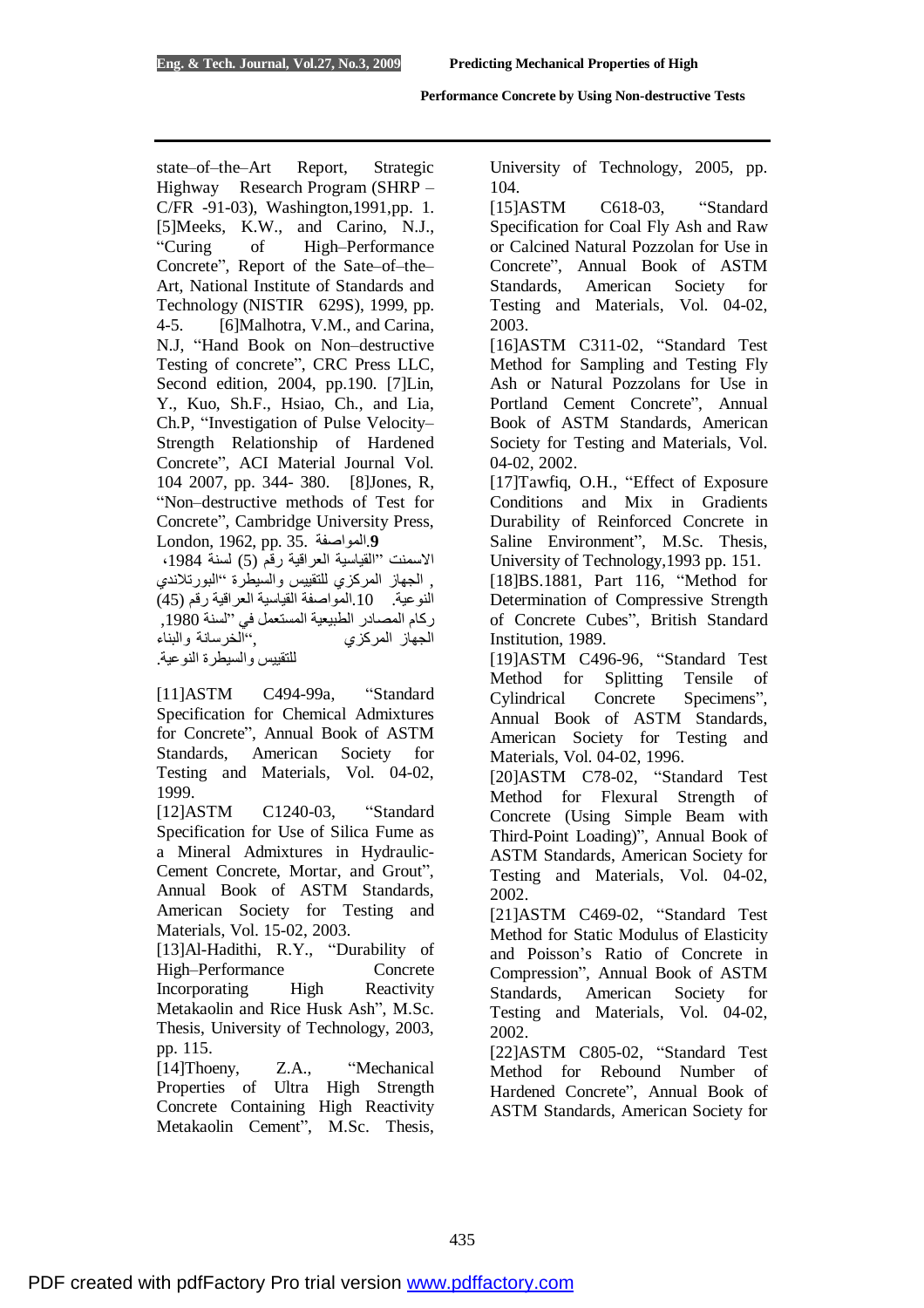Testing and Materials, Vol. 04-02, 2002. [23] BS. 1881, Part 202, "Recommendation for Surface Hardness Testing by Rebound Hammer", British Standard Institution, 1989. [24]ASTM C597-02, "Standard Test Method for Pulse Velocity through Concrete", Annual Book of ASTM Standards, American Society for Testing and Materials, Vol. 04-02, 2002. [25]ASTM C215-02, "Standard Test Method for Fundamental Transverse,

Longitudinal, and Torsional Resonant Frequencies of Concrete Specimens", Annual Book of ASTM Standards American Society for Testing and Materials, Vol. 04-02, 2002. [26]BS. 1881, Part 5, "Methods of Testing Hardened Concrete for Other than Strength", British Standard Institution 1970. [27]ASTM C642-97, "Standard Test Method for Density, Absorption, and Voids in Hardened Concrete", Annual Book of ASTM Standard, Vol. 04-02, 1997.

**Table (1) Chemical composition and main compounds of cement used throughout this work\*** 

| <b>Oxide composition</b>                  | <b>Abbreviation</b>            |         |       | Content $(\% )$ | Limit of Iraqi<br><b>Specification</b><br>NO.5/1984 |
|-------------------------------------------|--------------------------------|---------|-------|-----------------|-----------------------------------------------------|
| Lime                                      | CaO                            |         |       | 62.21           |                                                     |
| <b>Silica</b>                             | SiO <sub>2</sub>               |         | 20.18 |                 |                                                     |
| <b>Alumina</b>                            | $Al_2O_3$                      |         |       | 5.00            |                                                     |
| <b>Iron Oxide</b>                         | Fe <sub>2</sub> O <sub>3</sub> |         |       | 3.60            |                                                     |
| <b>Magnesia</b>                           | MgO                            |         | 2.31  |                 | $≤5.0\%$                                            |
| <b>Sulfate</b>                            | SO <sub>3</sub>                |         |       | 1.44            | $\leq 2.8\%$                                        |
| <b>Loss on Ignition</b>                   | L. O. I.                       |         |       | 3.29            | $<$ 4.0%                                            |
| <b>Insoluble residue</b>                  | <b>I. R.</b>                   |         |       | 1.11            | ≤1.5%                                               |
| <b>Lime saturation</b><br>factor          | L. S. F.                       |         |       | 0.86            | $0.66 - 1.02$                                       |
| <b>Main Compounds (Bogue's equations)</b> |                                |         |       |                 |                                                     |
| <b>Tricalcium Silicate</b>                |                                | $C_3S$  |       | 56.97           |                                                     |
| <b>Dicalcium Silicate</b>                 |                                | $C_2S$  |       | 15.183          |                                                     |
| <b>Tricalcium Aluminate</b>               |                                | $C_3A$  |       | 7.166           |                                                     |
| <b>Tetracalcium alumino-Ferrite</b>       |                                | $C_4AF$ |       | 10.94           |                                                     |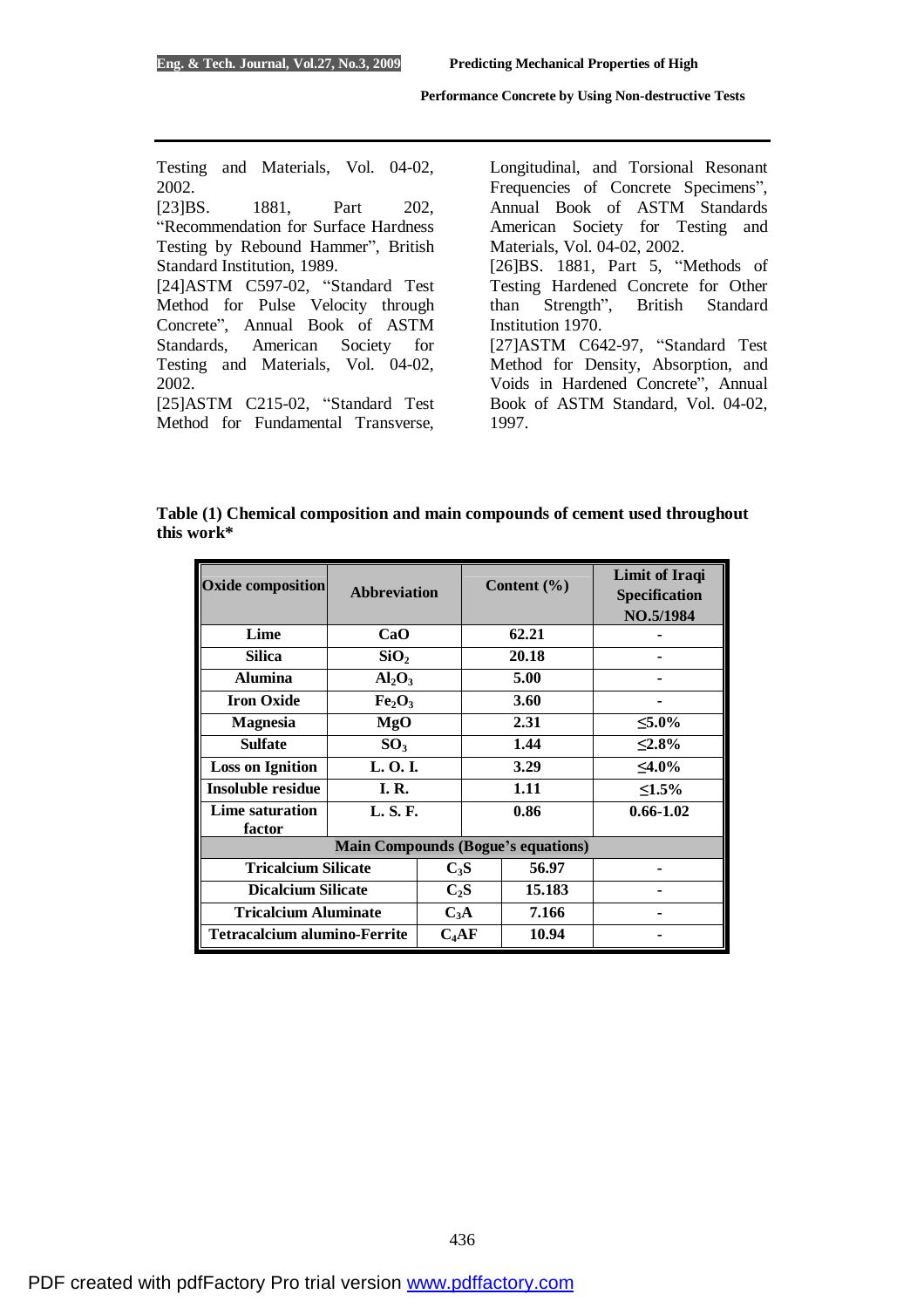| <b>Physical properties</b>       | <b>Test results</b> | <b>Limits of Iraqi</b><br>Specification<br>NO.5/1984 |
|----------------------------------|---------------------|------------------------------------------------------|
| Specific surface area            | 483                 | > 230                                                |
| (Blaine method), $m^2/kg$        |                     |                                                      |
| Soundness (Auto clave), %        | 0.25                | ${}_{< 0.8}$                                         |
| Setting time (Vicat's apparatus) |                     |                                                      |
| Initial setting time, hrs: min.  | 2:50                | $>45$ min                                            |
| Final setting time, hrs: min.    | 4:30                | $\leq 10$ hrs                                        |
| <b>Compressive strength</b>      |                     |                                                      |
| $3 \text{days}$ , $N/mm^2$       | 35.6                | >15                                                  |
| 7days, $N/mm2$                   | 40.7                | > 23                                                 |

## **Table (2) Physical properties of the cement used throughout this work\***

## **Table (3) Grading of fine aggregate used throughout this work**

| Sieve size                | Cumulative passing % | <b>Limits of Iraqi specification</b> |
|---------------------------|----------------------|--------------------------------------|
| (mm)                      |                      | No.45/1984, zone 3                   |
| 4.75                      | 92.6                 | 90-100                               |
| 2.36                      | 87.3                 | 85-100                               |
| 1.18                      | 77.9                 | 75-100                               |
| 0.60                      | 63.1                 | 60-79                                |
| 0.30                      | 28.5                 | 12-40                                |
| 0.15                      | 7.4                  | $0 - 10$                             |
| Fineness modulus $= 2.43$ |                      |                                      |

**Table (4) Physical properties of fine aggregate used throughout this work \*** 

| <b>Physical properties</b> | <b>Test results</b> | <b>Limits of Iraqi specification</b> |
|----------------------------|---------------------|--------------------------------------|
|                            |                     | No. 45/1984                          |
| <b>Specific gravity</b>    | 2.60                |                                      |
| Sulfate content %          | 0.2                 | $\leq 0.5\%$                         |
| Absorption %               | 0.70                |                                      |

**\*Chemical and physical tests were made by the National Center for Construction Laboratories and Researches (NCCLR).**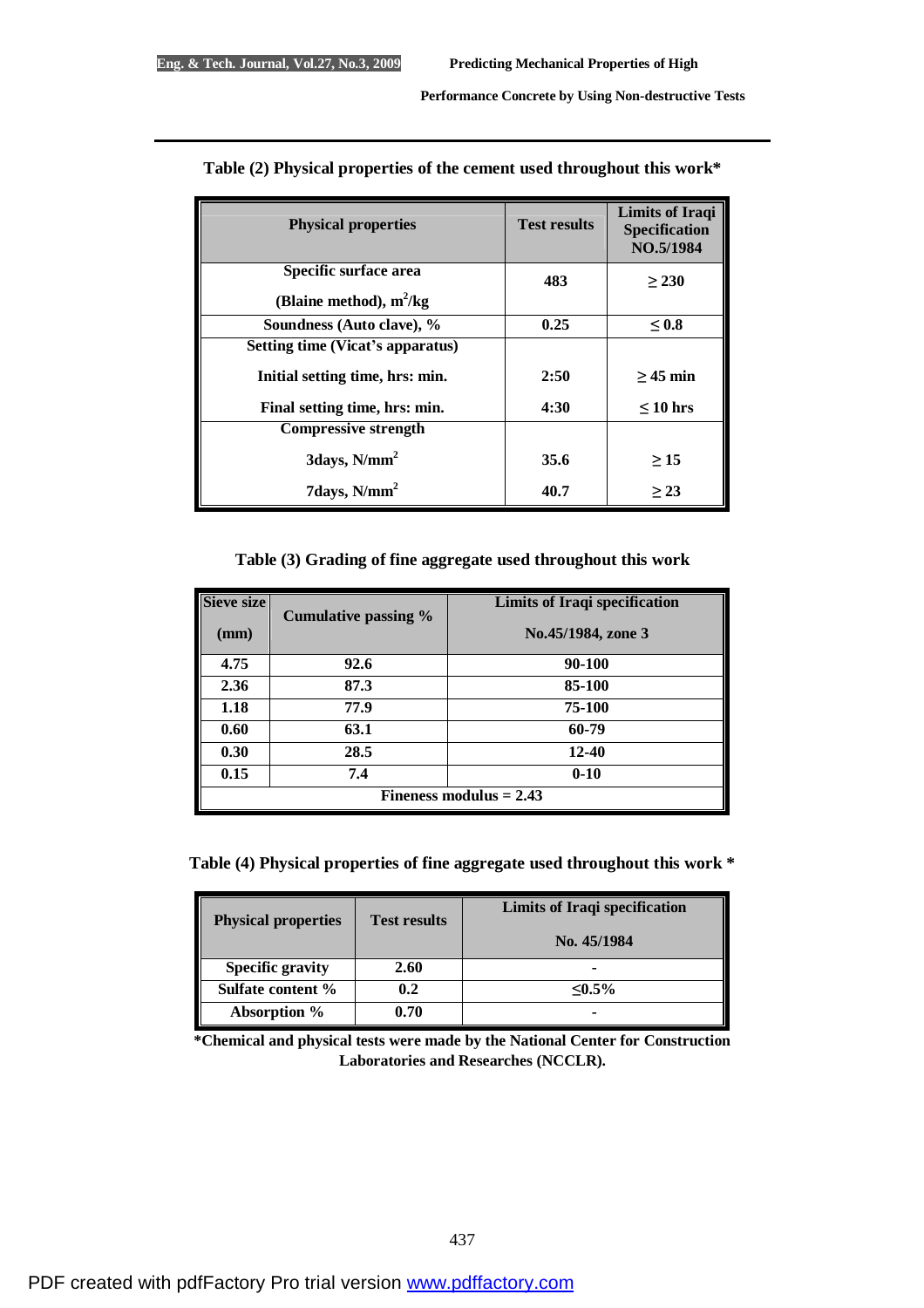| Sieve size (mm) | Cumulative passing % | <b>Limits of Iraqi specification</b><br>No. 45/1984 |
|-----------------|----------------------|-----------------------------------------------------|
| $\overline{A}$  | 100                  | 90-100                                              |
|                 |                      | 50-85                                               |
|                 |                      | $0 - 10$                                            |
| 2.36            |                      | $0 - 5$                                             |

## **Table (5) Grading of coarse aggregate used throughout this work**

## **Table(6)Physical properties of coarse aggregate used throughout this work \***

| <b>Physical properties</b> | <b>Test results</b> | <b>Limits of Iraqi specification</b><br>No.45/1984 |
|----------------------------|---------------------|----------------------------------------------------|
| <b>Specific gravity</b>    | 2.63                | ۰                                                  |
| Sulfate content %          | 0.08                | $\leq 0.1\%$                                       |
| Absorption %               | 0.52                |                                                    |

**\*Physical tests on coarse aggregate were performed by (NCCLR)** 

| <b>Technical description</b> | <b>Properties</b>                       |
|------------------------------|-----------------------------------------|
| Appearance                   | <b>Viscous liquid</b>                   |
| <b>Color</b>                 | Light brown                             |
| <b>Specific gravity</b>      | 1.1 at $20^{\circ}$ C                   |
| <b>Chloride content</b>      | Less than $0.001\%$                     |
| pH- value                    | 6.6                                     |
| <b>Storage life</b>          | Up to 1 year in unopened<br>containers. |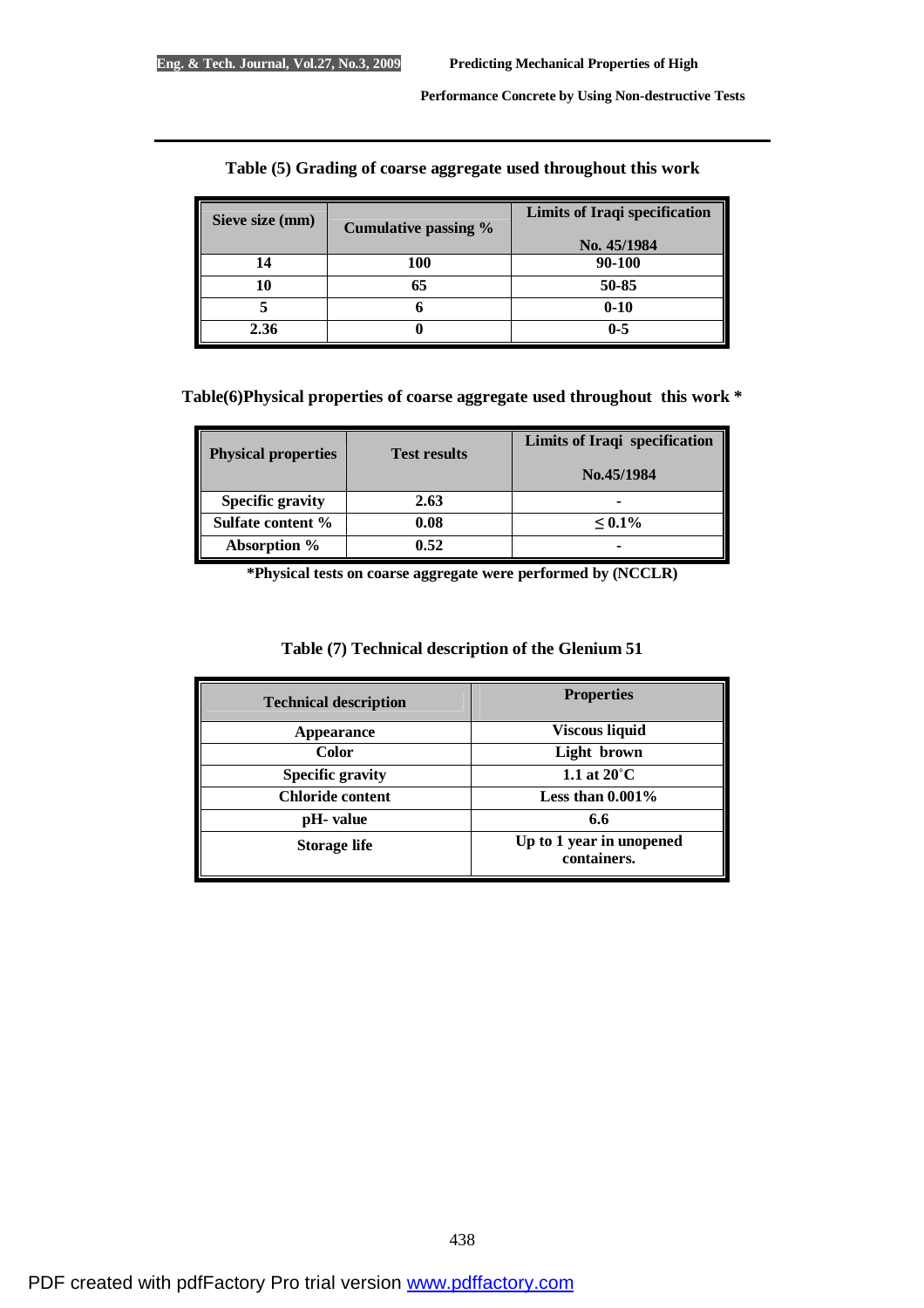| Table (6) Chemical analysis of Silica Fullie |               |                                                                  |  |
|----------------------------------------------|---------------|------------------------------------------------------------------|--|
| Oxides                                       | $content(\%)$ | <b>Requirements of</b><br>calss pozzolan<br><b>ASTM C1240-03</b> |  |
| SiO <sub>2</sub>                             | 95.95         |                                                                  |  |
| Al <sub>2</sub> O <sub>3</sub>               | 0.02          | $\geq 85$                                                        |  |
| Fe <sub>2</sub> O <sub>3</sub>               | 1.10          |                                                                  |  |
| Na <sub>2</sub> O                            | 0.00          |                                                                  |  |
| CaO                                          | 1.21          |                                                                  |  |
| MgO                                          | 0.10          |                                                                  |  |
| SO <sub>3</sub>                              | 0.22          | $\leq 4$                                                         |  |
| L.O.I                                        | 2.50          | $\leq 6$                                                         |  |

**Table (8) Chemical analysis of Silica Fume\*** 

**\*Test was carried out at by the National Center for Geological Survey and Mines** 

| Table (9) Physical properties of silica fume |  |
|----------------------------------------------|--|
|                                              |  |

| <b>Physical properties</b>                                                           | <b>Requirements of</b><br>calss pozzolan<br><b>ASTM C1240-</b> | <b>SF</b> |
|--------------------------------------------------------------------------------------|----------------------------------------------------------------|-----------|
| Specific surface area, min, $(m^2/g)$                                                | 15                                                             | 20        |
| <b>Strength Activity Index with Portland</b><br>cement at 7days, min. (%) of control | 105                                                            | 196       |
| Percent retained on 45µm (No.325), max, %                                            | 10                                                             |           |

**Table (10) Chemical analysis of High Reactivity Metakaolin\*** 

| Oxide                          | content( $\%$ ) | <b>Reqiurements of</b><br>class N pozzolan<br><b>ASTM C 618-03</b> |
|--------------------------------|-----------------|--------------------------------------------------------------------|
| SiO <sub>2</sub>               | 51.32           |                                                                    |
| Al <sub>2</sub> O <sub>3</sub> | 32.90           | > 70                                                               |
| Fe <sub>2</sub> O <sub>3</sub> | 1.10            |                                                                    |
| Na <sub>2</sub> O              | 0.23            |                                                                    |
| $K_2O$                         | 0.43            |                                                                    |
| CaO                            | 1.70            |                                                                    |
| <b>MgO</b>                     | 0.10            |                                                                    |
| SO <sub>3</sub>                | 0.18            | $\leq 4$                                                           |
| L.O.I                          | 6.47            | $\leq 10$                                                          |

**\*Test was carried out at by the National Center for Geological Survey and Mines**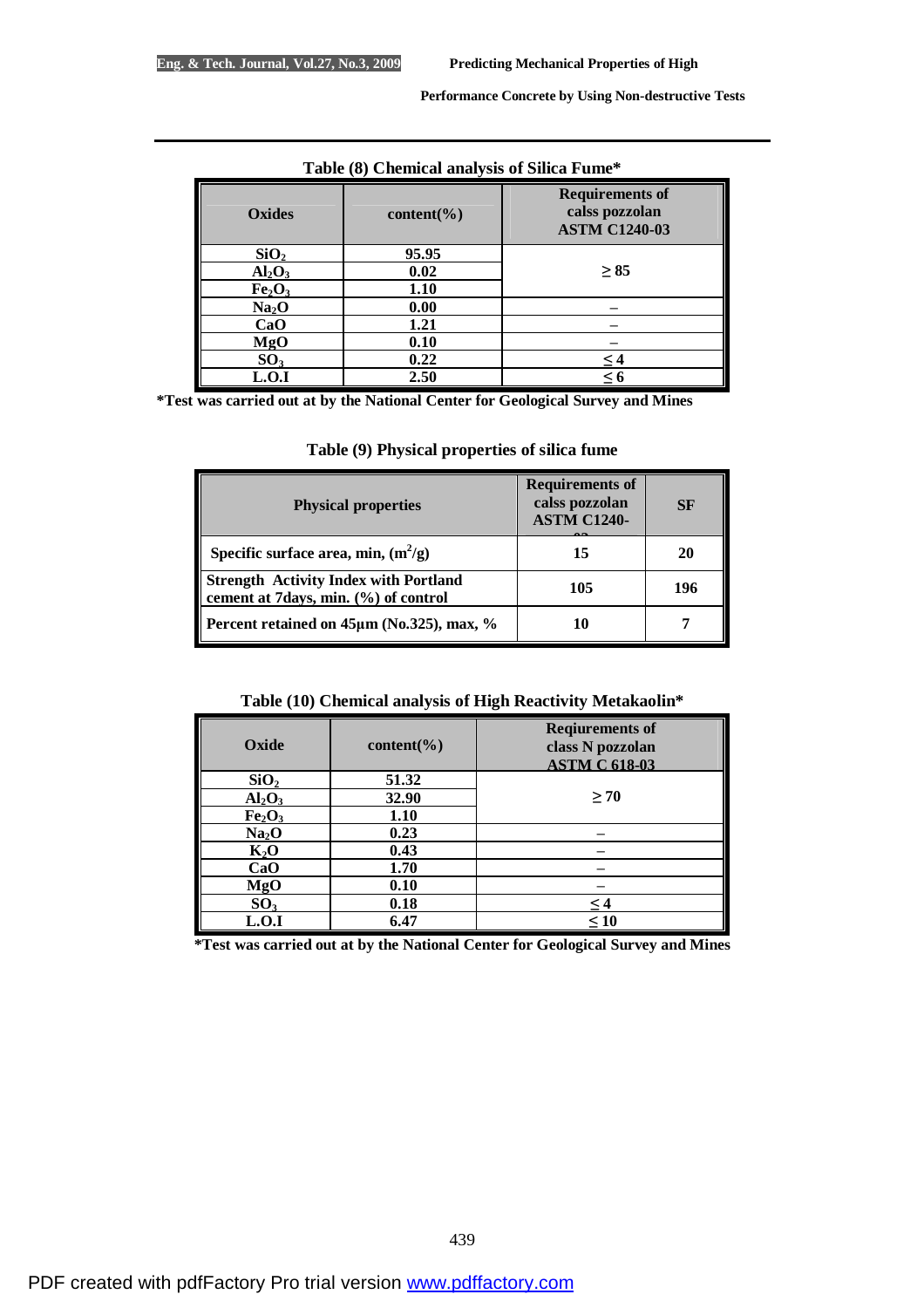| Lable (11) I hysical properties of HKWI                                            |                                                                    |            |  |  |  |
|------------------------------------------------------------------------------------|--------------------------------------------------------------------|------------|--|--|--|
| <b>Physical properties</b>                                                         | <b>Reqiurements of</b><br>class N pozzolan<br><b>ASTM C 618-03</b> | <b>HRM</b> |  |  |  |
| Specific surface area $(m^2/g)$                                                    |                                                                    | 19         |  |  |  |
| <b>Strenght activity Index with Portland</b><br>cement at 7days, min. % of control | 75                                                                 | 129        |  |  |  |
| Flow table, max. percent                                                           | 115                                                                | <b>110</b> |  |  |  |
| Specific gravity, max. variation from<br>average, %                                |                                                                    | 3.11       |  |  |  |

# **Table (11) Physical properties of HRM**

**Table (12) Strength activity index and w/c for tested mortar**

| <b>Index</b> | <b>Mineral</b><br>type | <b>SP</b><br>by wt. of<br>cement | w/c to give<br>flow $110\pm$<br>5 <sub>mm</sub> | <b>Compressive</b><br>strength at<br>28 <sub>day</sub> | S.A.I |
|--------------|------------------------|----------------------------------|-------------------------------------------------|--------------------------------------------------------|-------|
| Control mix  |                        |                                  | 0.484                                           | 41.6                                                   |       |
| Test mix     | SF                     | 0.103                            | 0.484                                           | 77.8                                                   | 187   |

**Table (13) Strength activity index and w/c or w/cm ratios for tested mortar** 

| <b>Index</b>       | <b>Mineral</b><br>type | $w/c$ or $w/cm$<br>ratio | <b>Compressive</b><br>strength at 28<br>day | S.A.I |
|--------------------|------------------------|--------------------------|---------------------------------------------|-------|
| <b>Control mix</b> |                        | 0.484                    | 41.6                                        |       |
| Test mix           | <b>HRM</b>             | 0.495                    | 53.7                                        | 129   |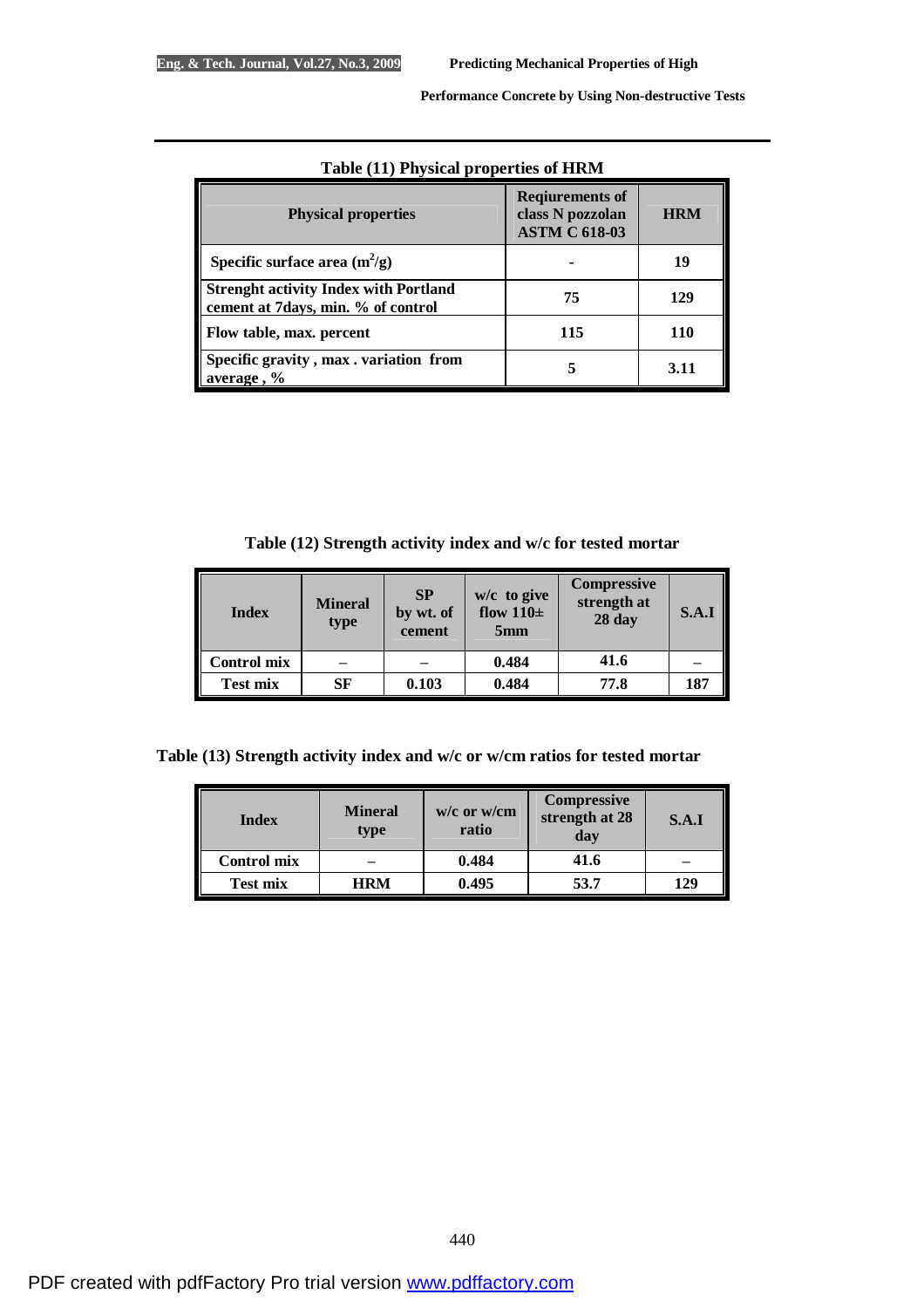| Index               | Mix                         |                           |                             | SP <sub>0</sub><br>by wt.  | SF                       | <b>HRM</b>               | w/c or<br>w/cm to<br>give. | Water<br>reduc-   |                          |
|---------------------|-----------------------------|---------------------------|-----------------------------|----------------------------|--------------------------|--------------------------|----------------------------|-------------------|--------------------------|
|                     | Cement<br>kg/m <sup>3</sup> | Sand<br>kg/m <sup>3</sup> | Gravel<br>kg/m <sup>2</sup> | Water<br>kg/m <sup>3</sup> | of<br>cement             | ky/m <sup>3</sup>        | kg/m <sup>3</sup>          | slump 100<br>±5mm | tion<br>(%)              |
| R1                  | 350                         | 725                       | 1050                        | 195                        |                          | $\overline{a}$           | -                          | 0.56              |                          |
| <b>SPI</b>          | 350                         | 725                       | 1050                        | 80.50                      | 5                        | -                        | ÷                          | 0.23              | 62.29                    |
| HRM-SPI             | 315                         | 725                       | 1050                        | 80.50                      | 5.5                      | $\overline{\phantom{a}}$ | 35                         | 0.23              | 62.29                    |
| SF SP 1             | 315                         | 725                       | 1050                        | 80.50                      | 5.5                      | 35                       | u                          | 0.23              | 62.29                    |
| R2                  | 450                         | 675                       | 1000                        | 200                        | u.                       | $\overline{\phantom{a}}$ | ÷.                         | 0.44              | Ξ                        |
| SP <sub>2</sub>     | 450                         | 675                       | 1000                        | 103.50                     | $\overline{4}$           | $\frac{1}{2}$            | $\frac{1}{2}$              | 0.23              | 48.19                    |
| HRM SP <sub>2</sub> | 405                         | 675                       | 1000                        | 103.50                     | 4.5                      | u,                       | 45                         | 0.23              | 48.19                    |
| SF-SP <sub>2</sub>  | 405                         | 675                       | 1000                        | 103.50                     | 4.5                      | 45                       | $\overline{a}$             | 0.23              | 48.19                    |
| R3                  | 550                         | 615                       | 950                         | 215                        | $\overline{\phantom{a}}$ | $\rightarrow$            | ÷                          | 0.39              | $\overline{\phantom{a}}$ |
| SP <sub>3</sub>     | 550                         | 615                       | 950                         | 126.50                     | $\mathbf{3}$             | $\overline{ }$           | in.                        | 0.23              | 41.17                    |
| HRM-SP3             | 495                         | 615                       | 950                         | 126.50                     | 3.5                      | $\pm$                    | 55                         | 0.23              | 41.17                    |

| Table (14) Details of the mixes used through this investigation |  |
|-----------------------------------------------------------------|--|
|-----------------------------------------------------------------|--|

| Table (15) Types and concentration of salts and ions used in curing solution |  |  |  |  |
|------------------------------------------------------------------------------|--|--|--|--|
|------------------------------------------------------------------------------|--|--|--|--|

| <b>Type of salt</b>                  |          | <b>Concentration</b> | <b>Salt</b><br>content<br>$%$ by wt. |               | $CL^- + SO4 - solution$ |             |                             |  |
|--------------------------------------|----------|----------------------|--------------------------------------|---------------|-------------------------|-------------|-----------------------------|--|
|                                      |          |                      | of curing                            | <b>Anions</b> |                         |             | <b>Cations</b>              |  |
|                                      | ppm      | gm/L                 | solution                             | <b>Type</b>   | Concentration<br>ppm    | <b>Type</b> | <b>Concentration</b><br>ppm |  |
| <b>NaCl</b>                          | 50839.50 | 50.84                | 5.1                                  | CL            | 33495.8                 | $Na^{++}$   | 20000                       |  |
| CaCl <sub>2</sub> .2H <sub>2</sub> O | 5501.42  | 5.50                 | 0.55                                 |               |                         | $Ca^{++}$   | 1500                        |  |
| MgSO <sub>4</sub> .7H <sub>2</sub> O | 17734.66 | 17.74                | 1.77                                 | $SO_4^-$      | 6912.0                  | $Mg^{++}$   | 1750                        |  |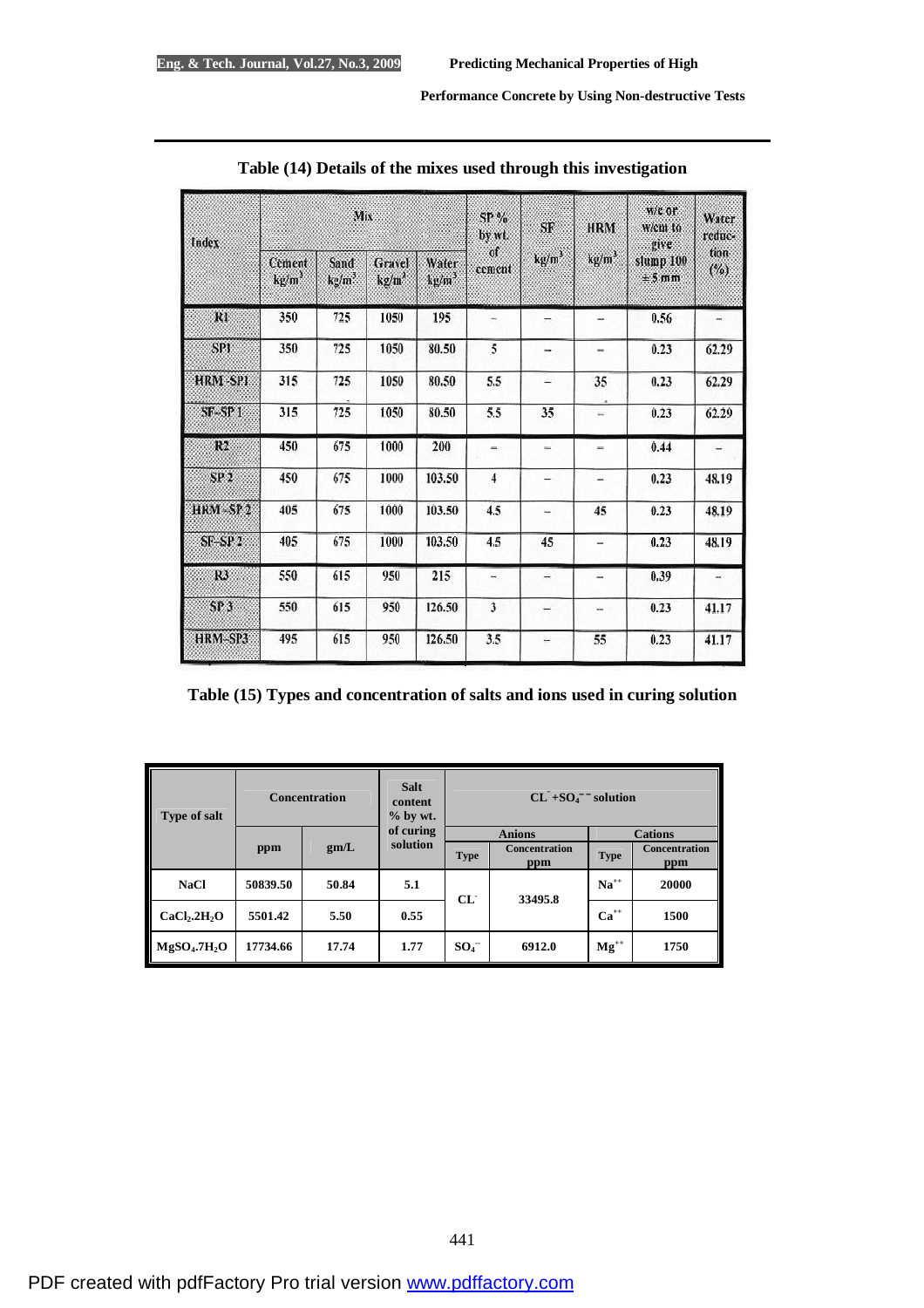





**Figure (2) Simulated UPV-strength curves of concrete with five kinds of coarse aggregate contents [7].**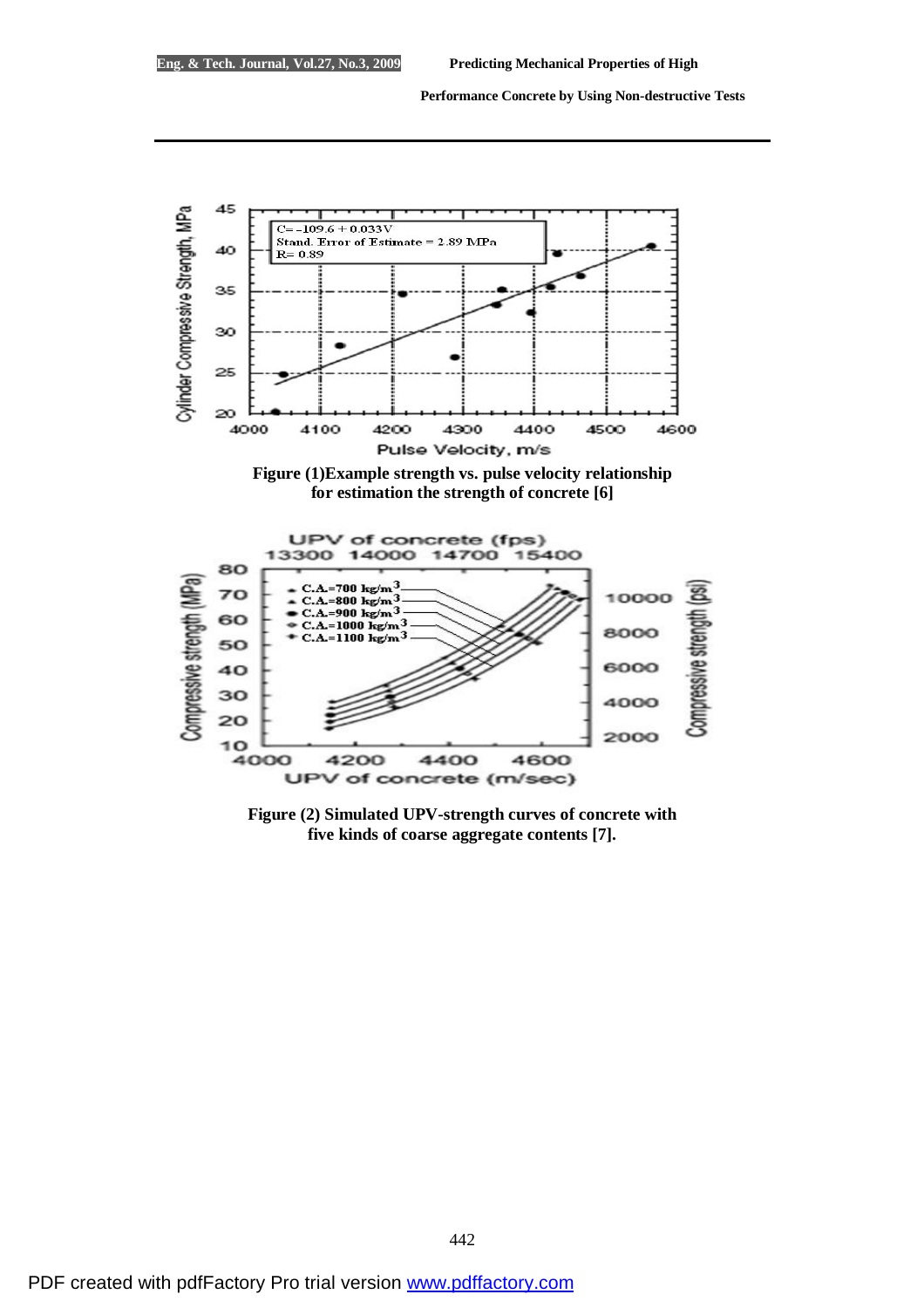

**Figure (3) Grading curve for fine aggregate** 



**Fig. (4) Grading curve for coarse aggregate** 



**Figure (5) Nomogram for the relationship between compressive strength, rebound number, and ultrasonic pulse velocity**